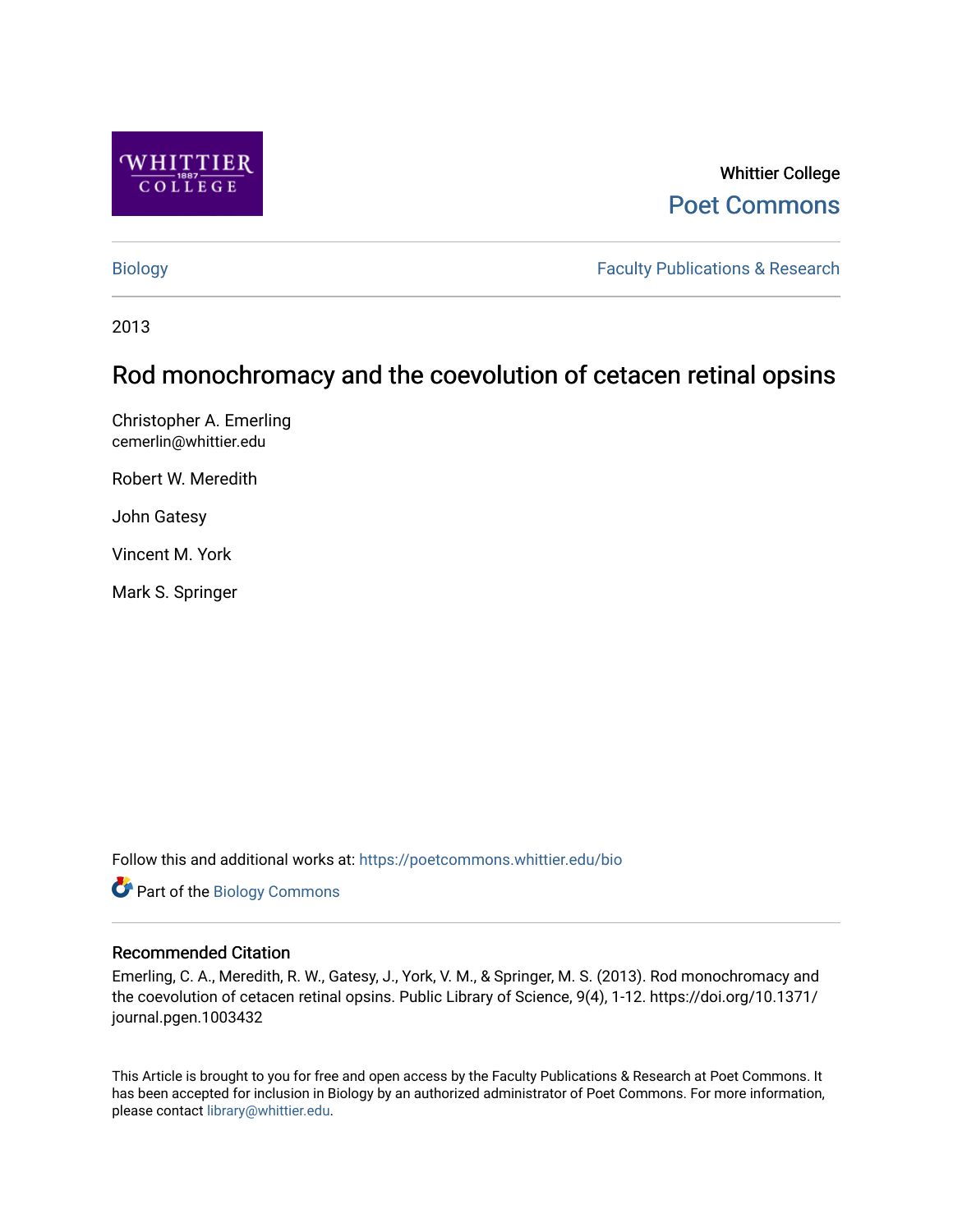# Rod Monochromacy and the Coevolution of Cetacean Retinal Opsins

## Robert W. Meredith<sup>1,2</sup>, John Gatesy<sup>1</sup>, Christopher A. Emerling<sup>1</sup>, Vincent M. York<sup>1,3</sup>, Mark S. Springer<sup>1</sup>\*

1 Department of Biology, University of California Riverside, Riverside, California, United States of America, 2 Department of Biology and Molecular Biology, Montclair State University, Montclair, New Jersey, United States of America, 3 Keck School of Medicine, University of Southern California, Los Angeles, California, United States of America

### Abstract

Cetaceans have a long history of commitment to a fully aquatic lifestyle that extends back to the Eocene. Extant species have evolved a spectacular array of adaptations in conjunction with their deployment into a diverse array of aquatic habitats. Sensory systems are among those that have experienced radical transformations in the evolutionary history of this clade. In the case of vision, previous studies have demonstrated important changes in the genes encoding rod opsin (RH1), short-wavelength sensitive opsin 1 (SWS1), and long-wavelength sensitive opsin (LWS) in selected cetaceans, but have not examined the full complement of opsin genes across the complete range of cetacean families. Here, we report proteincoding sequences for RH1 and both color opsin genes (SWS1, LWS) from representatives of all extant cetacean families. We examine competing hypotheses pertaining to the timing of blue shifts in RH1 relative to SWS1 inactivation in the early history of Cetacea, and we test the hypothesis that some cetaceans are rod monochomats. Molecular evolutionary analyses contradict the ''coastal'' hypothesis, wherein SWS1 was pseudogenized in the common ancestor of Cetacea, and instead suggest that RH1 was blue-shifted in the common ancestor of Cetacea before SWS1 was independently knocked out in baleen whales (Mysticeti) and in toothed whales (Odontoceti). Further, molecular evidence implies that LWS was inactivated convergently on at least five occasions in Cetacea: (1) Balaenidae (bowhead and right whales), (2) Balaenopteroidea (rorquals plus gray whale), (3) Mesoplodon bidens (Sowerby's beaked whale), (4) Physeter macrocephalus (giant sperm whale), and (5) Kogia breviceps (pygmy sperm whale). All of these cetaceans are known to dive to depths of at least 100 m where the underwater light field is dim and dominated by blue light. The knockout of both SWS1 and LWS in multiple cetacean lineages renders these taxa rod monochromats, a condition previously unknown among mammalian species.

Citation: Meredith RW, Gatesy J, Emerling CA, York VM, Springer MS (2013) Rod Monochromacy and the Coevolution of Cetacean Retinal Opsins. PLoS Genet 9(4): e1003432. doi:10.1371/journal.pgen.1003432

Editor: Jianzhi Zhang, University of Michigan, United States of America

Received December 20, 2012; Accepted February 15, 2013; Published April 18, 2013

Copyright: © 2013 Meredith et al. This is an open-access article distributed under the terms of the Creative Commons Attribution License, which permits unrestricted use, distribution, and reproduction in any medium, provided the original author and source are credited.

Funding: This work was supported by NSF (EF0629860 to MSS and JG, DEB0743724 to JG). The funders had no role in study design, data collection and analysis, decision to publish, or preparation of the manuscript.

Competing Interests: The authors have declared that no competing interests exist.

### Introduction

Cetacea [dolphins, porpoises, and whales] represents a remarkable example of aquatic specialization within Mammalia [1]. With their return to river and marine environments, the ancestors of modern toothed cetaceans (Odontoceti) and baleen whales (Mysticeti) underwent extensive modifications that included the evolution of novel structures [e.g., baleen plates, tail flukes], major anatomical rearrangements (e.g., telescoping of the skull, development of fore-flippers), the loss or reduction of typical mammalian traits (e.g., olfactory structures, hair, hindlimbs), and associated behavioral changes (echolocation, filter-feeding, deepdiving) [2–4]. At the genetic level this restructuring includes evidence of positive selection in loci related to high-frequency audition [5–7], brain size [8,9], and flipper development [10], as well as degradation of genes related to olfaction [11–13], taste [14], tooth enamel formation [15–17], and vomeronasal chemoreception [18].

In the case of vision, aquatic environments impose challenging constraints, and the cetacean eye exhibits both morphological and molecular specializations that enhance underwater sight [19]. Possible morphological adaptations include an extensive reflective tapetum lucidum, a spherical lens with high refractive power, a relatively large cornea, and a rod-dominated retina, all of which enhance visual capabilities under dim light conditions [20,21]. At the molecular level, most mammals have dichromatic color vision based on presence of three visual pigments, each of which is a G protein-coupled receptor that consists of an opsin protein moiety linked via a Schiff base to a retinal chromophore [22]. The three opsins that characterize most mammals include a rod opsin (RH1) and two cone opsins, short wavelength-sensitive opsin (SWS1) and long wavelength-sensitive opsin (LWS). Rods mainly function in dim light conditions (scotopic/night vision) whereas cones require more light (photopic vision) and are necessary with color vision. By contrast with most other mammals, all cetaceans that have been investigated are thought to be L-cone monochromats that possess an inactivated copy of SWS1 and two functional opsins, RH1 and LWS, which are expressed in rod and L-cone cells of the retina, respectively [19,23,24].

Griebel and Peichl [19] and Peichl [24] suggested that retinal Scones, which express SWS1 and are sensitive to blue wavelengths, were lost during an early, coastal period of cetacean evolution. Near-shore waters commonly have an underwater light spectrum that is red shifted owing to the absorption of blue light by organic and inorganic debris, and the loss of 'jobless' S-cones may have constituted an economical advantage in this environment by

<sup>\*</sup> E-mail: mark.springer@ucr.edu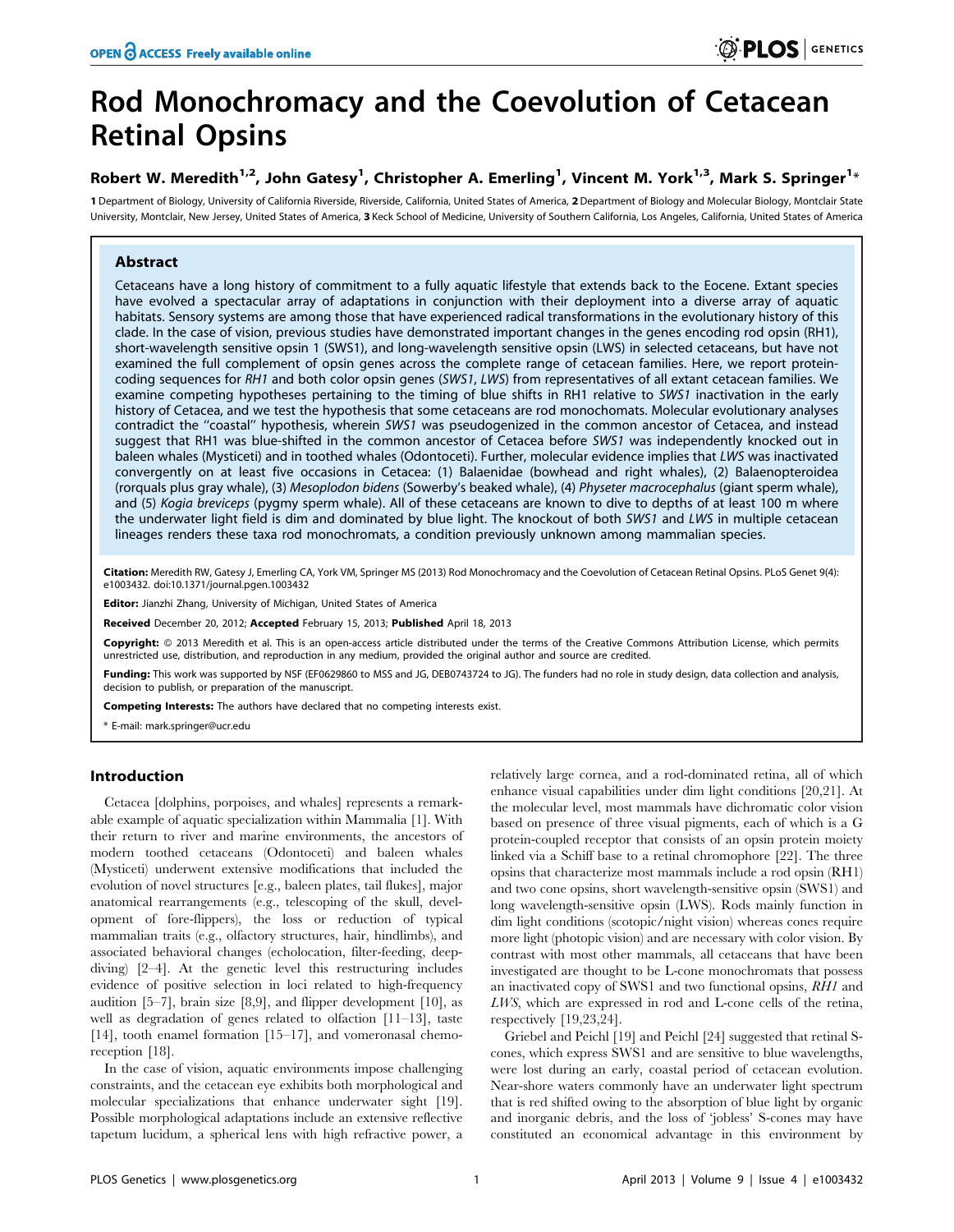#### Author Summary

The emergence of Cetacea (whales, dolphins, porpoises) represents a profound transition in the history of life. Living cetaceans have evolved a spectacular array of adaptations in association with their return to aquatic habitats. Aquatic environments impose challenging constraints on sensory systems, including vision, and the cetacean eye exhibits both anatomical and molecular specializations that enhance underwater sight. Most mammals have one photopigment (RH1) for dim-light vision and two photopigments (long wavelength-sensitive opsin [LWS], short wavelength-sensitive opsin [SWS1]) for daytime, color vision. By contrast, cetaceans have an inactivated copy of the gene that encodes SWS1. Here, we show that LWS is also inactivated in several cetacean lineages including the giant sperm whale, Sowerby's beaked whale, and balaenopteroids (rorquals plus gray whale). These cetaceans dive to depths of at least 100 meters where the underwater light field is dominated by dim, blue light. The knockout of both cone pigments renders these taxa rod monochromats, a condition that is previously unknown among mammalian species. Rod opsin remains functional in these taxa and is blue-shifted to increase its sensitivity to the available blue light that occurs in deep water conditions. These results further elucidate the molecular blueprint of modern cetacean species.

simplifying retinal and cortical visual information processing [19]. There are no inactivating frameshift mutations in SWS1 that are shared by all odontocetes and mysticetes [23], but Griebel and Peichl [19] suggested that an unidentified genetic change, possibly in the promoter region, thwarted expression of the SWS1 protein in the common ancestor of crown Cetacea. Following the knockout of SWS1, crown cetacean lineages that independently conquered the open ocean were forced to shift  $\lambda_{\text{max}}$  [the wavelength of maximal absorption] of RH1 and LWS to bluer wavelengths because SWS1 had previously been inactivated [19,24]. By contrast, Bischoff et al. [25] offered an alternative scenario in which RH1 was blue shifted in the common ancestor of Cetacea. Specifically, Bischoff et al. [25] speculated that the ancestral cetacean RH1 possessed <sup>83</sup>Asn, <sup>292</sup>Ser, and <sup>299</sup>Ala at three key tuning sites, as in the deep-diving giant sperm whale [Physeter macrocephalus], but stopped short of using explicit methods to reconstruct the ancestral RH1 sequence of Cetacea. If RH1 was blue-shifted in the common ancestor of Cetacea, then SWS1 may have been inactivated independently in mysticetes and odontocetes, perhaps due to the inefficiency at S-cones at photon capture in dim light conditions [22].

Another intriguing hypothesis posits rod monochromacy, as opposed to L-cone monochromacy, in at least some cetaceans. McFarland [20] suggested that some cetaceans are probably rod monochromats in which S-cones, L-cones, and their associated opsin genes [SWS1 and LWS, respectively] are lacking, so that vision is based entirely on rods and the rod opsin gene RH1. Immunocytochemical studies have failed to support this hypothesis and instead demonstrated the presence of L-cones in representative odontocete species belonging to the families Delphinidae and Phocoenidae [26]. More recently, Fasick et al. [21] reported the first partial L-cone opsin sequence  $(LWS)$  of a mysticete, Eubalaena glacialis (Atlantic right whale), and suggested that the L-cone opsin in this taxon is blue shifted, as are the Lcone opsins of representative odontocetes [27]. A potential shortcoming of this study is that Fasick et al. [21] only sequenced exons 3 and 5 of the E. glacialis LWS gene. In addition, LWS sequences have not been characterized from several other cetacean families including the deep-diving Ziphiidae, Physeteridae, and Kogiidae. Thus, McFarland's [20] suggestion that some cetaceans are rod monochromats remains to be tested by a more complete sampling of opsin gene sequences from a broader array of species.

Here, we report complete or nearly complete protein-coding sequences for all three opsin genes (RH1, SWS1, LWS) from representatives of all extant families of Cetacea and the cetacean sister group, Hippopotamidae. Previous studies have characterized the evolutionary patterns of individual cetacean opsins in isolation, but have not yet integrated information from all three retinal opsin genes (RH1, LWS, SWS1) into a single, comprehensive analysis. We utilized selection intensity estimates, ancestral sequence reconstructions, shifts in spectral tuning, and shared missense/ frameshift mutations to infer the complex history of opsin evolution in Cetacea. Our reconstructions suggest that RH1 was blue-shifted in the common ancestor of Cetacea prior to the independent inactivation of SWS1 on the stem mysticete and odontocete branches. LWS, in turn, was pseudogenized convergently in five different cetacean lineages [right whale plus bowhead, rorquals plus gray whale, Sowerby's beaked whale, giant sperm whale, pygmy sperm whale], all of which are deep divers that feed on bioluminescent organisms. The tandem inactivation of SWS1 and LWS in these taxa presumably renders them rod monochromats, a condition that was previously unknown within Mammalia.

#### Results

#### Phylogenetic Analyses

Maximum likelihood trees based on SWS1 exons plus introns, SWS1 exons, RH1 exons, and LWS exons are shown in Figures S1, S2, S3, S4. With a few exceptions, clades with high bootstrap support percentages  $(>90)$  on individual gene trees are in agreement with the species tree in Figure 1. All of the gene trees recovered Cetancodonta [Cetacea + Hippopotamidae], Cetacea, Mysticeti, Balaenidae, Balaenopteroidea, Physeteroidea, Ziphiidae, Iniidae + Pontoporiidae, Phocoenidae, Delphinidae, Delphinoidea, and Iniidae + Pontoporiidae + Delphinoidea [Delphinida]. Odontoceti was only recovered in the SWS1 analyses, but conflicting nodes in the RH1 and LWS trees had low bootstrap support values  $(\leq 53\%).$ 

#### SWS1 Evolution

Inactivating mutations (frameshift indels, premature stop codons, disrupted intron splice sites, amino acid replacement at the Schiff's base counterion site) were apparent for all cetacean species in the *SWS1* alignment (Table 1), but were lacking in *SWS1* from the semiaquatic outgroup species, Hippopotamus amphibius (Figure 1). Although the SWS1 genes of all cetacean species show evidence of mutational decay, no inactivating mutations map to the last common ancestral branch of Cetacea (Figure 1, node 26 to node 27). Instead, different molecular lesions define various sublineages of Cetacea (Table 1). An amino acid replacement (E113G; bovine RH1 numbering) at the Schiff's base counterion site that is thought to disrupt opsin-chromophore binding [23] optimizes to the stem branch of Odontoceti (Figure 1; node 27 to node 35), and a four base-pair frameshift deletion was derived on the stem branch of Mysticeti (Figure 1; node 27 to node 28). These independent inactivating mutations imply that SWS1 was pseudogenized convergently in the two major subclades of Cetacea (Figure 1, Figure S5).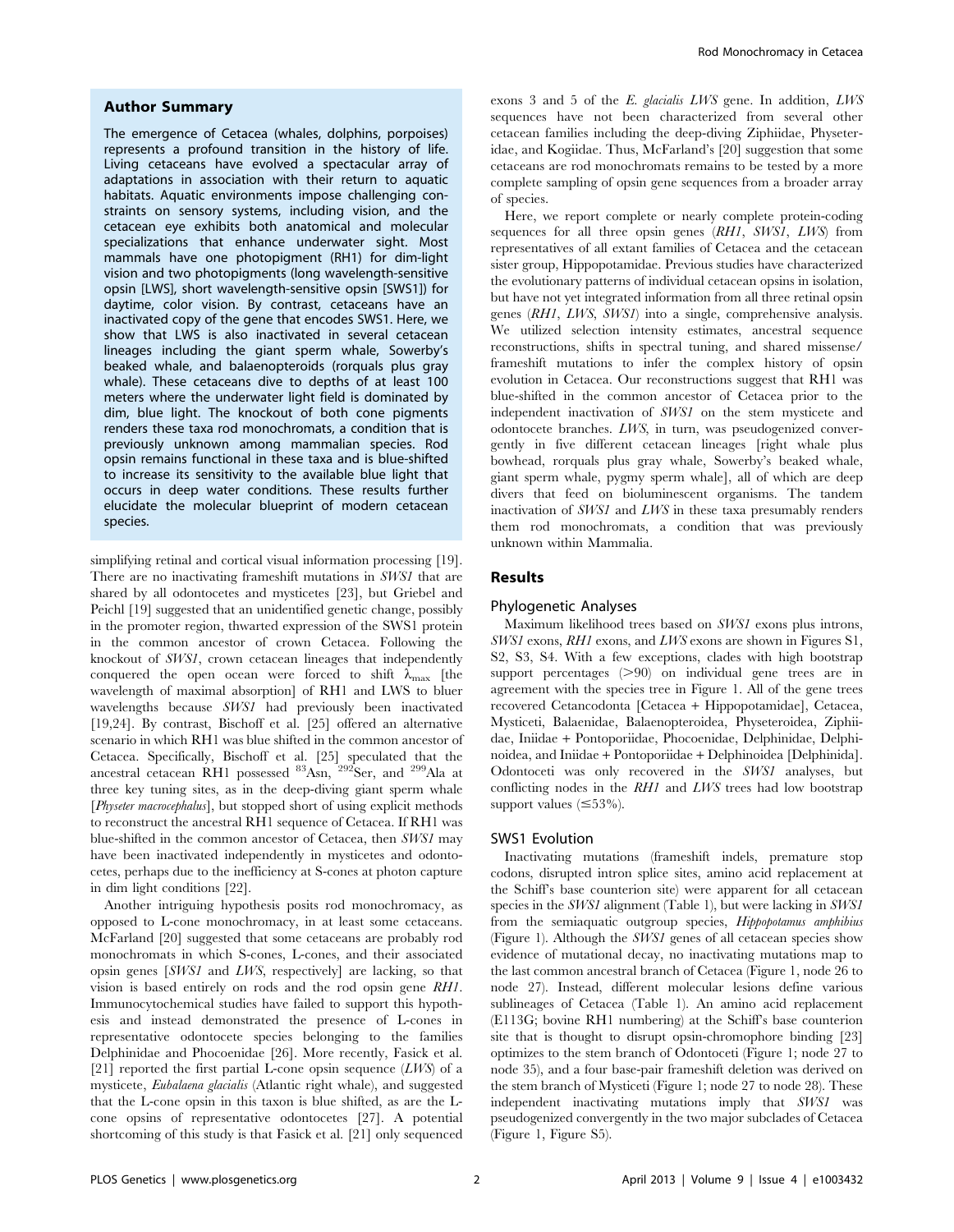

Figure 1. A hypothesis for the evolution of LWS, SWS1, and RH1 in Cetacea and outgroups. Phylogenetic relationships and divergence times for Cetacea follow McGowen et al. [42] and for outgroups are as in Meredith et al. [101]. Nodes in the tree are numbered (1–50) and are referenced to in the main text. The coloration of branches indicates inferred functional SWS1 (blue), functional LWS (red), and functional RH1 (black); for example, all three opsins are reconstructed as functional in the common ancestor of Cetacea (node 26 to node 27), but only RH1 is functional in balaenopteroid baleen whales (node 31 and its descendants). Inferred inactivation events (frameshifts, premature stop codons, etc.) are marked by yellow circles with Xs, and are arbitrarily placed at the midpoints of branches to which these events were optimized. Inferred red and blue shifts in  $\lambda_{\text{max}}$  for LWS and RH1 are indicated by arrows at internodes. Geological time scale is shown at the bottom of the figure with time in millions of years (Plio = Pliocene; P = Pleistocene). For taxon names, the mysticete genus Balaenoptera is abbreviated as "B.". Paintings are by Carl Buell. doi:10.1371/journal.pgen.1003432.g001

Estimates of  $\omega$  (dN/dS) on different branches of the cetacean tree are consistent with parallel knockouts of SWS1 in Odontoceti and in Mysticeti. The  $\omega$  estimate for *SWS1* on the stem Cetacea branch (Figure 1, node 26 to node 27), just prior to the two inferred inactivating mutations, suggests a pattern of purifying selection based on analyses with two different codon frequency models ( $\omega$  = 0.31, 0.35). Likewise, a signature of strong purifying selection ( $\omega$  = 0.16, 0.17) was inferred on the stem Odontoceti branch (node 27 to node 35) (Table 2). Neutrality is predicted on the stem odontocete branch if SWS1 had previously been inactivated on the stem cetacean branch [19], but statistical tests rejected this hypothesis (Table 2). The  $\omega$  estimate (0.75, 0.83) for the stem mysticete branch (node 27 to node 28), in turn, is only slightly lower than expected for complete neutrality ( $\omega$  = 1.0) and suggests that pseudogenization occurred very early on this branch. Estimates of  $\omega$  for crown odontocete + crown mysticete branches are in agreement with expectations for neutrality (Table 2), and in conjunction with numerous frameshift indels within these clades (Table 1) imply a release from selective constraints after the

occurrence of inactivating mutations on the stem odontocete and stem mysticete branches (Figure 1).

#### RH1 Evolution

No inactivating mutations (frameshift indels, splice site mutations) were apparent in the RH1 alignment, implying that RH1 is functional in all of the species that were surveyed (Figure 1).

Ancestral amino acid sequences at key tuning sites (83, 292, 299) in Cetacea [21,25] are shown in Table 3 for internal nodes with inferred blue or red shifts in  $\lambda_{\text{max}}$ . Amino acid changes from DAS to NSS on the stem cetacean branch [node 26 to node 27] resulted in an inferred blue shift from 501 to 484 nm. Additional blue shifts (484 to 479 nm) are inferred in Caperea, in stem Physeteroidea (node 35 to node 36), and in stem Ziphiidae (node 38 to node 39) based on an amino acid changes at site 299 (NSS to NSA) that occurred independently in these three lineages. Seven red shifts were reconstructed in Cetacea, including three in Mysticeti (stem Balaenidae [node 28 to node 29], Megaptera, Eschrichtius) and four in Odontoceti (stem Iniidae + Pontoporiidae [node 42 to node 43],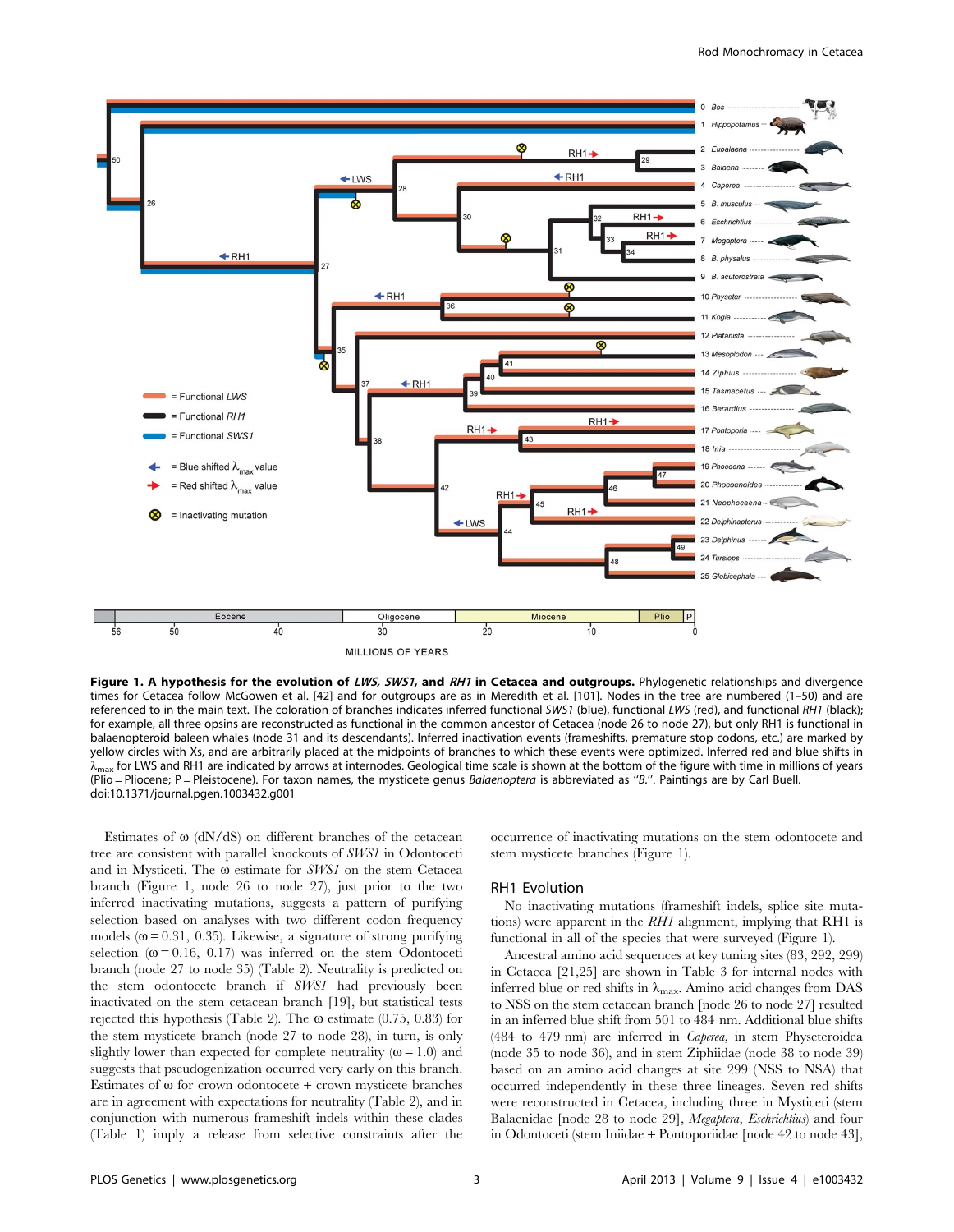Table 1. Summary of inactivating mutations in cetacean SWS1 and LWS genes.

#### SWS1 Mutations

|                                                                                                                             |                                    | <b>Inactivating Mutation Including</b>                                                                                       |                                                                                    |
|-----------------------------------------------------------------------------------------------------------------------------|------------------------------------|------------------------------------------------------------------------------------------------------------------------------|------------------------------------------------------------------------------------|
| Taxon                                                                                                                       | <b>Number of Exon</b><br>or Intron | <b>Alignment Number and</b><br><b>Nucleotide Position(s)</b>                                                                 | <b>Location on Tree (Ancestral Node)</b><br><b>Number: Descendant Node Number)</b> |
| Tursiops truncatus                                                                                                          | Exon 1                             | 1-bp frameshift deletion<br>(Alignment1:34)                                                                                  | 49:24                                                                              |
| Mysticeti, Mesoplodon bidens, Platanista<br>minor, Phocoenoides dalli (polymorphic),<br>Delphinapterus leucas (polymorphic) | Exon 1                             | 4-bp frameshift deletion<br>(Alignment1:270-273)                                                                             | 27:28, 41:13, 37:12, 47:20, 45:22                                                  |
| Physeter macrocephalus                                                                                                      | Exon 1                             | 1-bp frameshift insertion<br>(Alignment1:310)                                                                                | 36:10                                                                              |
| Globicephala melas                                                                                                          | Exon 1                             | 50-bp frameshift deletion<br>(Alignment1:261-311)                                                                            | 48:25                                                                              |
| Pontoporia blainvillei                                                                                                      | Exon 1                             | 2-bp frameshift deletion<br>(Alignment1:308-309)                                                                             | 43:17                                                                              |
| Odontoceti                                                                                                                  | Exon 1                             | E113G amino acid replacement<br>at the Schiff's base counterion<br>site (bovine rhodopsin numbering)<br>(Alignment1:338-340) | 27:35                                                                              |
| Berardius bairdii                                                                                                           | Intron 1                           | GT to GC splice site mutation<br>(Alignment1:363-364)                                                                        | 39:16                                                                              |
| Eschrichtius robustus                                                                                                       | Exon 2                             | 8-bp frameshift deletion<br>(Alignment1:808-815)                                                                             | 33:6                                                                               |
| Globicephala melas                                                                                                          | Exon 3                             | 4-bp frameshift insertion<br>(Alignment1:1438-1441)                                                                          | 48:25                                                                              |
| Caperea marginata                                                                                                           | Intron 3                           | GT to GC splice site mutation<br>(Alignment1:1489-1490)                                                                      | 30:4                                                                               |
| Platanista minor                                                                                                            | Exon 4                             | 1-bp frameshift insertion<br>(Alignment1:2201)                                                                               | 37:12                                                                              |
| Kogia breviceps                                                                                                             | Exon 4                             | 1-bp frameshift deletion<br>(Alignment1:2336)                                                                                | 36:11                                                                              |
| Pontoporia blainvillei                                                                                                      | Exon 4                             | 2-bp frameshift insertion<br>(Alignment1:2337-2338)                                                                          | 43:17                                                                              |
| Physeteroidea                                                                                                               | Intron 4                           | GT to GA splice site mutation<br>(Alignment1:2382-2383)                                                                      | 35:36                                                                              |
| Tursiops truncatus                                                                                                          | Exon 5                             | 1-bp deletion (Alignment1:4079)                                                                                              | 49:24                                                                              |
| Balaenoptera acutorostrata                                                                                                  | Exon 5                             | 2-bp frameshift deletion<br>(Alignment1:4103-4104)                                                                           | 31:9                                                                               |
| <b>LWS Mutations</b>                                                                                                        |                                    |                                                                                                                              |                                                                                    |
| <b>Taxon</b>                                                                                                                | <b>Number of Exon or Intron</b>    | <b>Inactivating Mutation Including</b><br><b>Alignment Number and</b><br><b>Nucleotide Position(s)</b>                       | <b>Location on Tree (Ancestral Node</b><br><b>Number: Descendant Node Number)</b>  |
| Balaenopteroidea                                                                                                            | Exon 1                             | 22 bp deletion that includes first<br>two bp of initiation codon in<br>exon 1 (Alignment4:99-120)                            | 30:31                                                                              |
| Kogia breviceps                                                                                                             | Exon 1                             | 44-bp frameshift deletion<br>(Alignment4:120-163)                                                                            | 36:11                                                                              |

| Kogia breviceps        | Exon 1   | 44-bp frameshift deletion<br>(Alignment4:120-163)     | 36:11 |
|------------------------|----------|-------------------------------------------------------|-------|
| Balaenoptera musculus  | Exon 1   | 1-bp frameshift deletion<br>(Alignment4:169)          | 32:5  |
| Balaenopteroidea       | Exon 2   | 1-bp frameshift deletion<br>(Alignment5:238)          | 30:31 |
| Mesoplodon bidens      | Exon 2   | 4-bp frameshift insertion<br>(Alignment5:409-412)     | 41:13 |
| Kogia breviceps        | Intron 2 | GT to CT splice site mutation<br>(Alignment5:504-505) | 36:11 |
| Eubalaena australis    | Intron 2 | AG to CG splice site mutation<br>(Alignment6:5-6)     | 29:2  |
| Physeter macrocephalus | Exon 5   | 28-bp frameshift deletion<br>(Alignment8:186-213)     | 36:10 |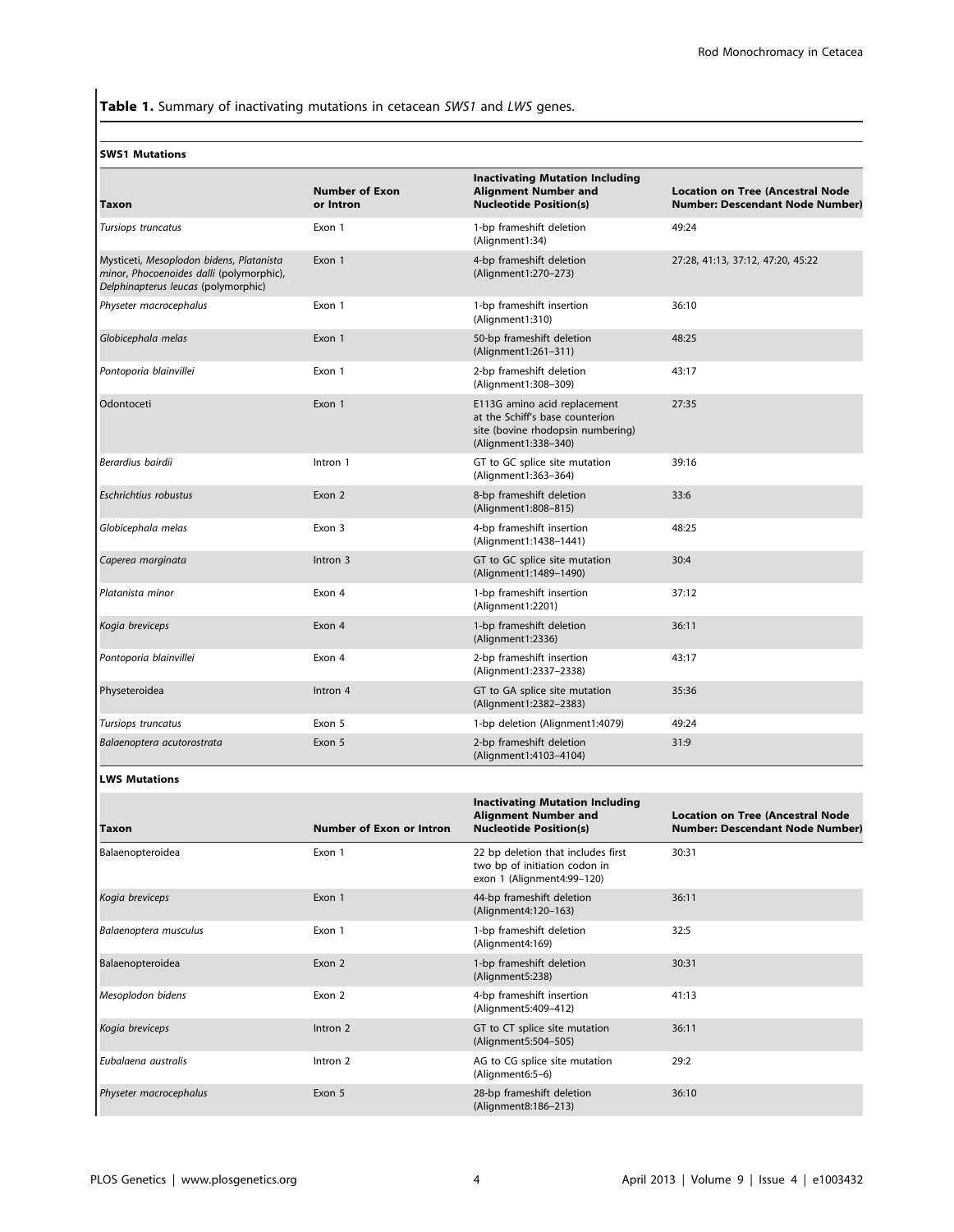| <b>LWS Mutations</b>   |                          |                                                                                                        |                                                                                   |  |  |  |
|------------------------|--------------------------|--------------------------------------------------------------------------------------------------------|-----------------------------------------------------------------------------------|--|--|--|
| Taxon                  | Number of Exon or Intron | <b>Inactivating Mutation Including</b><br><b>Alignment Number and</b><br><b>Nucleotide Position(s)</b> | <b>Location on Tree (Ancestral Node</b><br><b>Number: Descendant Node Number)</b> |  |  |  |
| Physeter macrocephalus | Exon 5                   | 1-bp frameshift deletion<br>(Alignment8:251)                                                           | 36:10                                                                             |  |  |  |
| Balaenidae             | Intron 5                 | AG to GG splice site mutation<br>(Alignment9:32-33)                                                    | 28:29                                                                             |  |  |  |
| Eubalaena australis    | Exon 6                   | 7-bp frameshift deletion<br>(Alignment9:47-53)                                                         | 29:2                                                                              |  |  |  |

Inactivating mutations include frameshifts, Schiff's base counterion site mutations, and splice site mutations. All alignments are provided in Text S3. Inactivating mutations are also cross-referenced to branches in Figure 1.

doi:10.1371/journal.pgen.1003432.t001

Pontoporia, stem Monodontoidea [node 44 to node 45], Delphinapterus) (Table 3).

Among ten other amino acid sites that have been linked to spectral tuning in vertebrates [28], eight (sites 96, 102, 122, 183, 253, 261, 289, 317) are invariant among the cetaceans and the hippopotamid that were included in our taxon sampling, site 194 exhibits four amino acid replacements within Cetacea, and site 195 shows an amino acid replacement [L to P] on the stem Cetacea branch and four replacements within Cetacea.

Analyses with Codeml rejected site models 2 and 8, which add an extra category for positively selected sites, in favor of models 1 and 8a, respectively. By contrast, branch-site analyses with two different codon frequency models (CF) provided statistically significant support for a bin of five positively selected sites (7, 83, 123, 266, 292) on branches with  $\lambda_{\text{max}}$  changes (CF2: P = 0.00036,  $\omega$  = 5.53; CF3: P = 0.00018,  $\omega$  = 6.43). Three of the five positively selected sites  $(83, 266, 292)$  have probabilities  $>0.95$  of membership in this bin.

#### LWS Evolution

Inactivating mutations are apparent in LWS sequences from ten cetacean species (Figure 1, Figure S6, Table 1). Reconstructions of ancestral sequences imply eight frameshift indels and three splice site disruptions within Cetacea, with convergent inactivation of LWS on the following five branches (Figure 1): Physeter macrocephalus, Kogia breviceps, Mesoplodon bidens, stem Balaenidae (node 28 to node 29), and stem Balaenopteroidea (node 30 to node 31). All of these separate knockouts of LWS postdate prior inactivations of SWS1 and therefore result in rod monochromacy (Figure 1).

Estimates of  $\omega$  throughout the species tree generally are consistent with multiple, independent knockouts of LWS within Cetacea. Branches reconstructed as functional for LWS exhibit a strong signature of purifying selection ( $\omega$  = 0.09, 0.10). By contrast,  $\omega$  estimates on "transitional" branches [16], where inactivating mutations in LWS were reconstructed, generally show elevated rates of nonsynonymous substitution (*Physeter*:  $\omega$  = 0.38, 0.41, *Kogia*:  $\omega$  = 0.73, 0.78, stem balaenopteroid branch:  $\omega$  = 0.34, 0.37). Exceptions are the short transitional branches for stem Balaenidae (1.5 to 1.7 inferred substitutions,  $\omega$  = 0.0001) and *Mesoplodon* (2.4 to 3.1 inferred substitutions,  $\omega = 0.13, 0.19$ ). Branches within crown Balaenopteroidea (node 31 and descendant branches) plus crown Balaenidae (node 29 and descendant branches), which are interpreted as pseudogenic based on the prior occurrence of inactivating mutations, have an  $\omega$  value based on two codon models (0.69, 0.70) that does not deviate significantly from neutral expectations ( $\omega$  = 1.00) based on  $\chi^2$ -tests.

Reconstructions of ancestral amino acid sequences at five key tuning sites (amino acids 180, 197, 277, 285, 308) [21,25] are shown in Table 3 for branches with inferred shifts in  $\lambda_{\text{max}}$ . For the five tuning sites, AHYTA ( $\lambda_{\text{max}}$  = 552 nm) is the inferred ancestral condition for Cetancodonta (node 26) and for the last common ancestor of extant cetaceans (node 27). Three changes at LWS tuning sites were reconstructed within Cetacea. Parallel changes from AHYTA to AHYTS on the stem Mysticeti branch [node 27 to node 28] and on the stem Delphinoidea branch (node 42 to node 44) imply blue shifts from 552 nm to 522–531 nm. A change from AHYTA to AHYTP was reconstructed on the terminal *Inia* branch, but the functional effect of A308P is unknown (Table 3).

Analyses with Codeml rejected site models 2 and 8, which add an extra category for positively selected sites, in favor of models 1 and 8a, respectively. Similarly, positively selected sites were not identified in branch-site analyses.

#### Discussion

#### Opsin Evolution in Cetacea

Here, we assembled complete or nearly complete proteincoding sequences for RH1, SWS1, and LWS for representatives of all extant cetacean families. These sequences, in combination with molecular evolutionary analyses, permit a detailed, synthetic reconstruction of opsin evolution in Cetacea (Figure 1).

Recent phylogenetic hypotheses imply that the aquatic ancestry of Cetacea extends back to its last common ancestor with the semiaquatic Hippopotamidae in the early Eocene,  $>50$  Ma [4,29,30]. Whales and hippos share a variety of ''aquatic'' specializations including sparse hair, loss of sebaceous glands, and the ability to birth and nurse underwater [4,31,32], but these features traditionally have been interpreted as parallel evolutionary derivations in these two lineages. Given the hypothesis that the common ancestor of cetaceans and hippos was aquatic/semiaquatic (Figure 1, node 50 to node 26), shared mutations in opsin genes that enhance vision in aquatic environments might be expected in whales and hippos. ML reconstructions of ancestral opsin sequences imply only two replacement substitutions (LWS: E41D; RH1: L216M) on the stem lineage. These replacements are not at key tuning sites and fail to provide compelling evidence for an aquatic shift in opsin properties in the common ancestor of hippos and whales.

Following divergence from Hippopotamidae, the unique evolutionary history of Cetacea began on the stem cetacean branch (Figure 1, node 26 to node 27). The fossil record indicates that the stem cetacean lineage was marked by a profound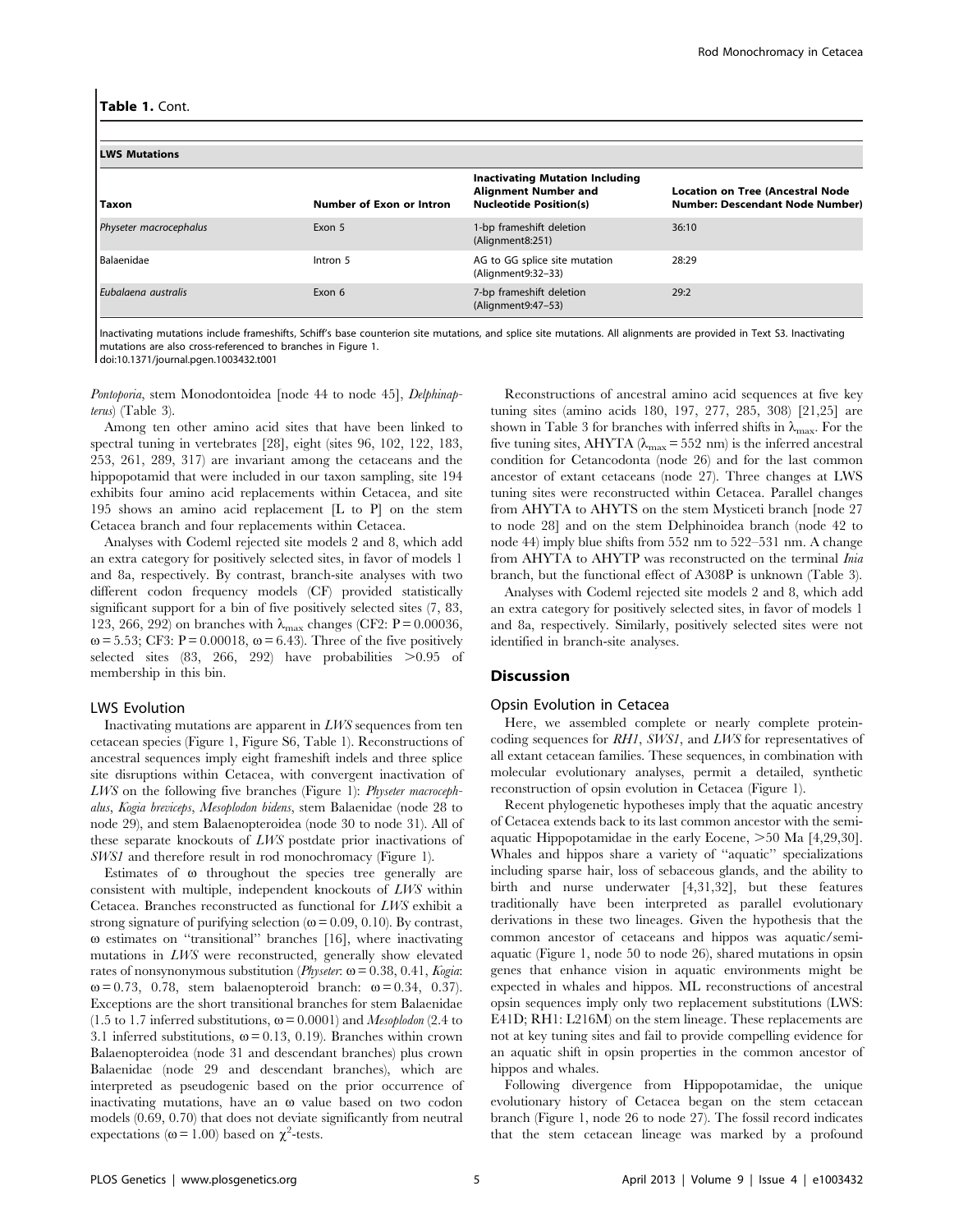| CF = 3 (774.4 non-synonymous sites: 239.6 synonymous sites)                                                                                                                                                                                                                                                                                                                                                           |                 |      |                 |      |      |          |          |
|-----------------------------------------------------------------------------------------------------------------------------------------------------------------------------------------------------------------------------------------------------------------------------------------------------------------------------------------------------------------------------------------------------------------------|-----------------|------|-----------------|------|------|----------|----------|
|                                                                                                                                                                                                                                                                                                                                                                                                                       | Observed        |      | Expected        |      |      |          |          |
| <b>Branch(es)</b>                                                                                                                                                                                                                                                                                                                                                                                                     | z               | n    | z               | n    | з    | $\chi^2$ | p value  |
| 1. Crown odontocete + crown<br>mysticete branches                                                                                                                                                                                                                                                                                                                                                                     | 193.3           | 47.8 | 184.2           | 56.9 | 1.25 | 1.91     | 0.17     |
| 2. Odontocete stem branch                                                                                                                                                                                                                                                                                                                                                                                             | $\overline{21}$ |      | 4.66            | 1.44 | 0.16 | 5.95     | $0.015*$ |
| 3. Mysticete stem branch                                                                                                                                                                                                                                                                                                                                                                                              | 6.2             | 2.3  | 6.49            | 2.01 | 0.83 | 0.06     | 0.81     |
| CF = 2 (765.4 non-synonymous sites: 248.6 synonymous sites)                                                                                                                                                                                                                                                                                                                                                           |                 |      |                 |      |      |          |          |
|                                                                                                                                                                                                                                                                                                                                                                                                                       | Observed        |      | <b>Expected</b> |      |      |          |          |
| Branch(es)                                                                                                                                                                                                                                                                                                                                                                                                            | z               | n    | z               | n    | 3    | $\chi^2$ | p value  |
| 1. Crown odontocete + crown<br>mysticete branches                                                                                                                                                                                                                                                                                                                                                                     | 195.2           | 48.9 | 184.3           | 59.8 | 1.29 | 2.63     | 0.10     |
| 2. Odontocete stem branch                                                                                                                                                                                                                                                                                                                                                                                             | $\overline{21}$ |      | 4.60            | 1.50 | 0.17 | 5.56     | $0.018*$ |
| 3. Mysticete stem branch                                                                                                                                                                                                                                                                                                                                                                                              | 63              | 2.7  | 6.79            | 2.21 | 0.75 | 0.15     | 0.70     |
| $\chi^2$ -tests compared the observed versus expected numbers of nonsynonymous and synonymous substitutions for SWS1 based on a neutral model of evolution ( $\omega$ = 1). All three different branch categories are expected to exh<br>neutral o values according to the "coastal" hypothesis of SWS1 evolution. CF=codon frequency model; N=nonsymonymous; S=synonymous; o=dN/dS;<br>$*$ – $c$ ianificant a values |                 |      |                 |      |      |          |          |

Table 2. Results of  $\chi^2$ -tests for nonsynonymous and synonymous substitutions in SWS1. Table 2. Results of  $\chi^2$ -tests for nonsynonymous and synonymous substitutions in SWS1.

\*=significant p values.<br>| doi:10.1371/journal.pgen.1003432.t002 doi:10.1371/journal.pgen.1003432.t002 \* = significant p values.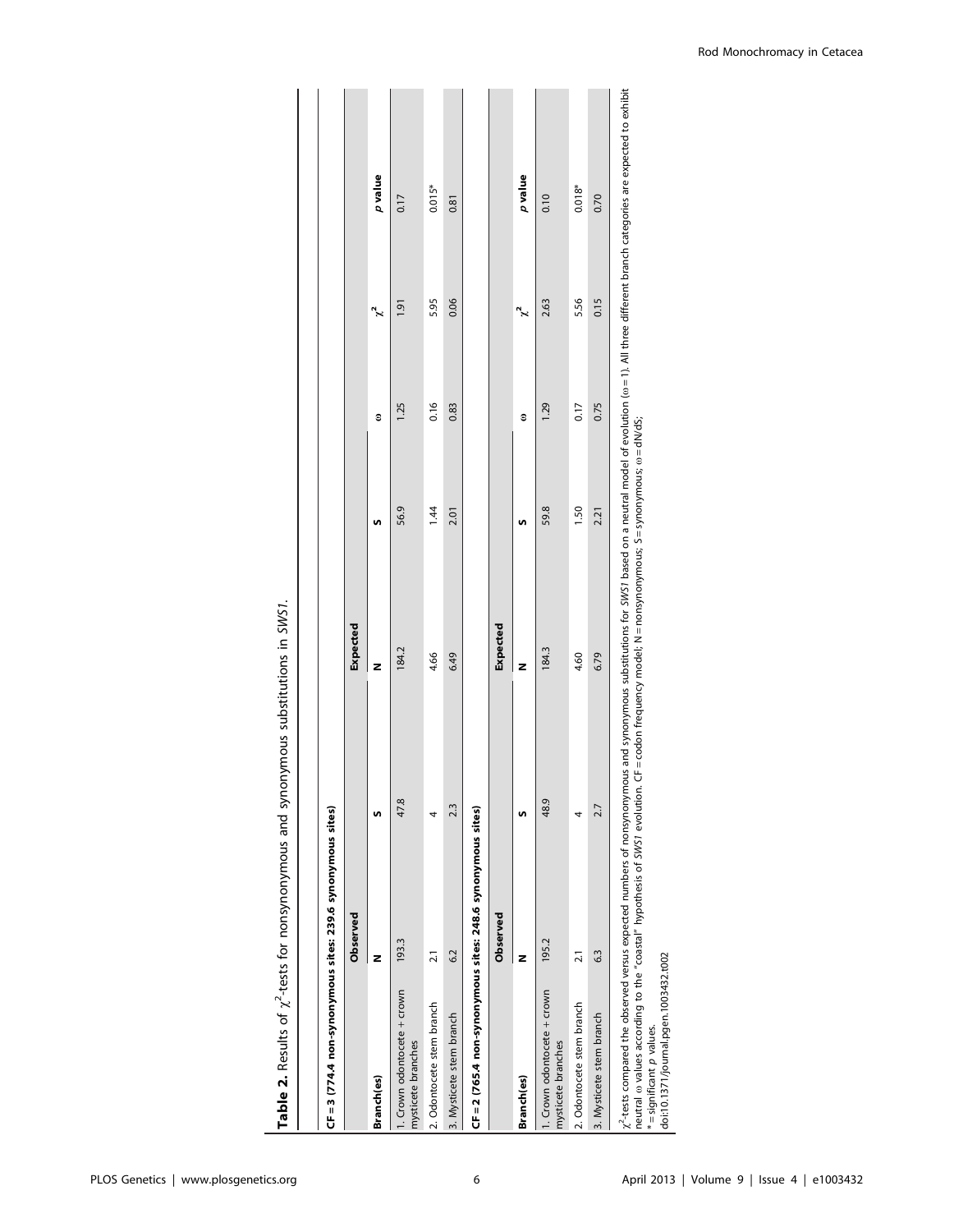Table 3. Amino acids at key tuning sites for RH1 [21,25] and LWS [36].

| <b>Branch Node Numbers</b><br>(Ancestor to<br>Descendant) | <b>Branch Name</b>                 |                                                                                   | RH <sub>1</sub>                                    |                                                                                            | <b>LWS</b>                                         |  |
|-----------------------------------------------------------|------------------------------------|-----------------------------------------------------------------------------------|----------------------------------------------------|--------------------------------------------------------------------------------------------|----------------------------------------------------|--|
|                                                           |                                    | <b>Amino Acid</b><br><b>Changes at Key</b><br><b>Tuning Sites</b><br>(83 292 299) | $\lambda_{\text{max}}$ (nm)<br>Change<br>on Branch | <b>Amino Acid</b><br><b>Changes at Key</b><br><b>Tuning Sites</b><br>(180 197 277 285 308) | $\lambda_{\text{max}}$ (nm)<br>Change<br>on Branch |  |
| 26 to 27                                                  | Stem Cetacea                       | DAS to NSS                                                                        | 501 to 484                                         | No changes                                                                                 | No change                                          |  |
| 27 to 28                                                  | Stem Mysticeti                     | No change                                                                         | No change                                          | AHYTA to AHYTS                                                                             | 552 to 522-531                                     |  |
| 28 to 29                                                  | Stem Balaenidae                    | NSS to NAS                                                                        | 484 to 493                                         | No change                                                                                  | No change                                          |  |
| 30 to 4                                                   | Caperea                            | NSS to NSA                                                                        | 484 to 479                                         | No change                                                                                  | No change                                          |  |
| 33 to 6                                                   | <b>Eschrichtius</b>                | NSS to NAS                                                                        | 484 to 493                                         | No change                                                                                  | No change (pseudogene)                             |  |
| 34 to 7                                                   | Megaptera                          | NSS to DSS                                                                        | 484 to 492                                         | No change                                                                                  | No change (pseudogene)                             |  |
| 35 to 36                                                  | Stem Physeteroidea                 | NSS to NSA                                                                        | 484 to 479                                         | No change                                                                                  | No change                                          |  |
| 38 to 39                                                  | Stem Ziphiidae                     | NSS to NSA                                                                        | 484 to 479                                         | No change                                                                                  | No change                                          |  |
| 42 to 43                                                  | Stem Iniidae + Pontoporiidae       | NSS to NAS                                                                        | 484 to 493                                         | No change                                                                                  | No change                                          |  |
| 43 to 17                                                  | Pontoporia                         | NAS to DAS                                                                        | 493 to 501                                         | No change                                                                                  | No change                                          |  |
| 43 to 18                                                  | <b>Inia</b>                        | NAS to NAT*                                                                       | 493 to ?                                           | AHYTA to AHYTP*                                                                            | 552 to ?                                           |  |
| 44 to 45                                                  | Stem Monodontidae +<br>Phocoenidae | NSS to DSS                                                                        | 484 to 492                                         | No change                                                                                  | No change                                          |  |
| 45 to 22                                                  | Delphinapterus                     | DSS to DAS                                                                        | 492 to 501                                         | No change                                                                                  | No change                                          |  |
| 42 to 44                                                  | Stem Delphinoidea                  | No change                                                                         | No change                                          | AHYTA to AHYTS                                                                             | 552 to 522-531                                     |  |

Node numbers correspond to Figure 1. RH1  $\lambda_{\text{max}}$  values are based on Fasick et al. [21] for DAS and Bischoff et al. [25] for all other amino acid combinations. LWS  $\lambda_{\text{max}}$ values are based on Fasick et al. [21].

 $* = \lambda_{\text{max}}$  value unknown.

doi:10.1371/journal.pgen.1003432.t003

transition in anatomy from primitive semi-aquatic forms to obligately aquatic taxa with vestigial hindlimbs [3,33–35]. Ancestral reconstructions imply that stem cetaceans retained dichromatic color vision with functional SWS1, LWS, and RH1 as in Hippopotamus and more distantly related artiodactyls; a blue shift in RH1 also occurred on the stem cetacean branch (Figure 1). Specifically, the amino acid array at three key tuning sites (83, 292, 299) [21,25] changed from DAS to NSS, with an inferred  $\lambda_{\text{max}}$ shift from 501 to 484 nm. Our ML reconstruction supports Bischoff et al.'s [25] hypothesis that RH1 was blue shifted on the stem cetacean branch, but contradicts their assertion that the ancestral cetacean expressed the amino acids NSA as in deepdiving physeteroids.

In addition to replacements at sites 83 and 292, a change at tuning site 195 (K to T) of RH1 occurred on the stem cetacean branch. This change from a polar amino acid to a positively charged residue has been retained in the deep-diving physeteroids (giant sperm whale, pygmy sperm whale). The inferred shift in  $\lambda_{\text{max}}$  that results from a K to T replacement at this site, if any, remains to be investigated with mutagenesis studies. Unlike tuning sites 83, 292, and 299, that are situated in transmembrane regions of RH1 and are in close proximity to the chromophore, site 195 is positioned in the luminal face of RH1 [36]. The nature of long distance interactions between this amino acid site and the chromophore are unknown [36].

The basal split in Cetacea defines the separation of Odontoceti from Mysticeti, and also marks the evolution of profound changes in anatomy/feeding strategy in both clades [4,37]. Echolocation capabilities and degradation of olfactory structures were derived on the stem odontocete branch (Figure 1, node 27 to node 35), whereas the transition to bulk filter feeding with a keratinous baleen sieve evolved on the stem mysticete branch (Figure 1, node

27 to node 28). These divergent specializations represent changes in feeding style that would be expected to impact demands on visual systems.

Following the blue shift in RH1 on the stem cetacean branch, SWS1 was inactivated independently in stem odontocetes and in stem mysticetes, coincident with the evolution of divergent specializations in these two clades (Figure 1). Two lines of evidence support this reconstruction and argue against an earlier knockout of SWS1 in the common ancestor of Cetacea. First, comprehensive sequencing of SWS1 exons and introns revealed no shared inactivating mutations common to all extant cetaceans. Odontocetes have a common missense mutation at the Schiff's base counterion site (E113G) that disrupts opsin-chromophore binding [23]. Mysticetes, in turn, share a 4-bp frameshift mutation in exon 1 of SWS1 that results in a premature stop codon. Frameshift indels in the same position occur in several odontocetes, but these deletions are most parsimoniously reconstructed as convergent between Mysticeti and multiple odontocete subclades (Text S1). Several mutations that disrupt intron boundaries were identified, but in all cases these substitutions map to branches within Odontoceti or within Mysticeti. Second,  $dN/dS$  values on the stem odontocete and stem mysticete branches should indicate an absence of selective constraints if SWS1 was inactivated earlier in the common ancestor of Cetacea. Estimates of dN/dS (0.75, 0.83) for the stem mysticete branch are consistent with neutral evolution ( $dN/dS = 1.00$ ), but neutrality was rejected given the low dN/dS estimates (0.16, 0.17) for the stem odontocete branch, indicative of purifying selection and thus functionality after the split between Odontoceti and Mysticeti (Figure 1, node 27; Table 2).

Together, our reconstructions for the evolution of RH1 and SWS1 contradict the coastal knockout hypothesis [19,24]. This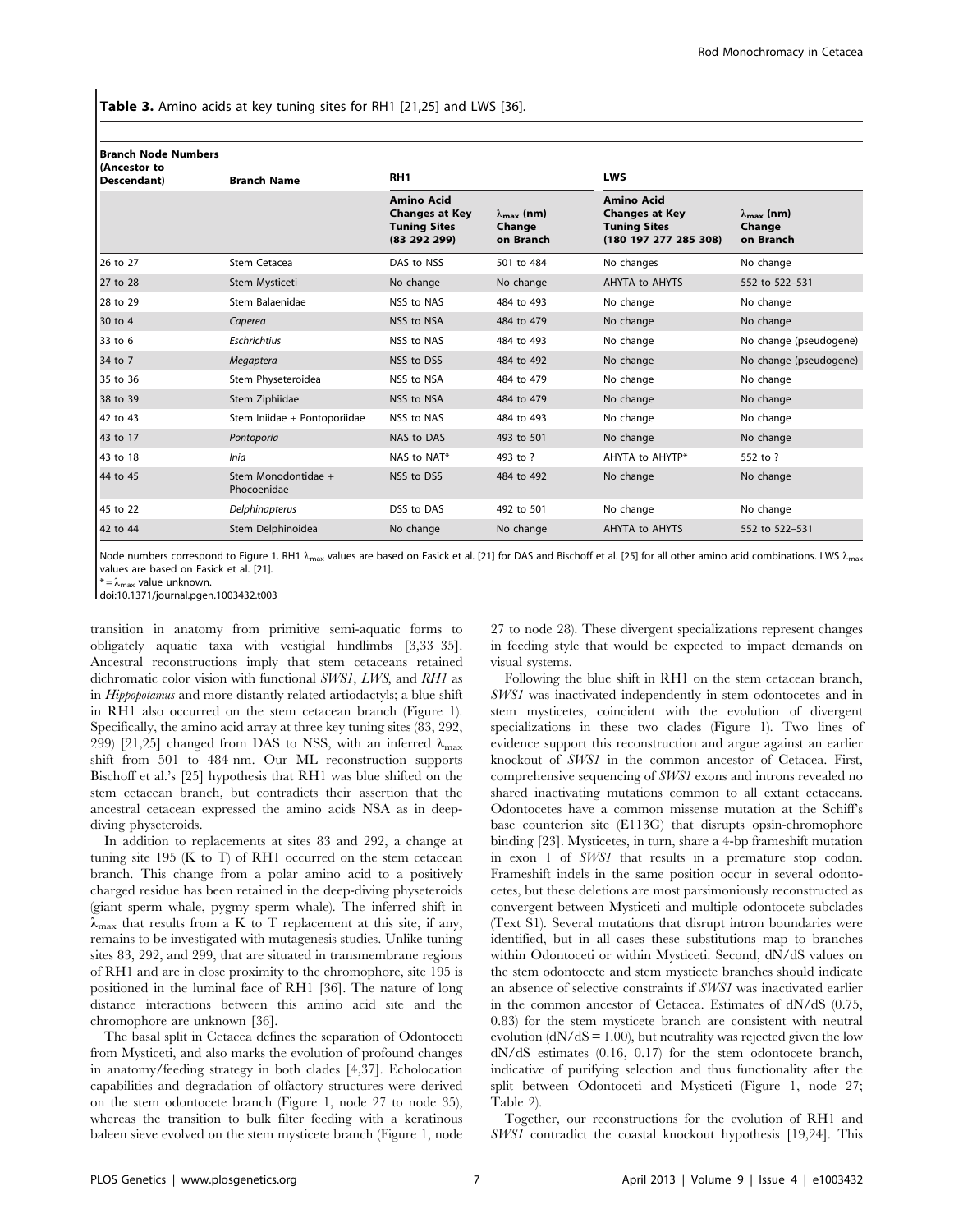scenario postulates that SWS1 was inactivated during an early amphibious phase of cetacean history when semi-aquatic whales occupied coastal waters that absorbed blue light, and that RH1 was subsequently blue shifted in crown cetaceans that moved to open ocean environments dominated by blue light. The coastal knockout hypothesis requires an as yet undiscovered inactivating mutation in SWS1, perhaps in the promoter region of this gene or at splice sites [23]. Instead, our results fit the hypothesis that RH1 was blue shifted in the common ancestor of Cetacea, and that SWS1 was convergently knocked out in Odontoceti and in Mysticeti after cetaceans had invaded open ocean habitats. This is perhaps surprising given that SWS1 is well suited to detect the blue light that dominates the open ocean. However, the relative scarcity of S cones in the mammalian retina, which diminishes the efficiency of photon capture under dim light conditions, may have predisposed S-cones to eventual loss through relaxed selection [22]. By contrast, rods are much more efficient at photon capture under dim light conditions because of their higher density in the mammalian retina and their integration with large, sparsely distributed ganglion cells that sum photon detection over huge receptive fields [38]. The preferential retention of a functional copy of LWS rather than SWS1 in some cetaceans may reflect the higher density of L-cones and their greater impact on visual acuity [22].

In addition to the blue shift of RH1 in the ancestral cetacean branch, several amino acid replacements in RH1 imply further adjustments in  $\lambda_{\text{max}}$  (Figure 1). These shifts are generally consistent with the photic environments that are occupied by different cetacean species [20,25]. Among these changes are blue shifts in deep-diving physeteroids [sperm whales] and in ziphiids [beaked whales], a red shift in the common ancestor of *Inia* and *Pontoporia*, both of which are found in shallow water environments, and red shifts in several mysticetes [e.g., Eschrichtius, Megaptera]. Bischoff et al. [25] suggested that the red-shifted pigments that occur in some mysticetes are better adapted to relatively shallower foraging environments than the ancestral mysticete pigment. The blue shifts in Physeteroidea and Ziphiidae occured in parallel and in both cases involve amino acid replacements [serine to alanine] at tuning site 299 [21,25]. Sperm whales and beaked whales rank among the deepest diving mammals and specialize on a cephalopod-rich diet [39]. Several phylogenetic studies of anatomical evidence grouped these suction feeding species, presumably based on convergent character states related to their deep diving habits [40,41], but most recent work indicates that ziphiids are more closely related to dolphins and porpoises than to physeteroids [37,42,43].

Nozawa et al. [44] suggested that Yang's [45] codeml program is not useful for identifying adaptive sites in visual pigments. Our results support Nozawa et al.'s [44] finding that site analyses fail to identify adaptive changes in visual pigments. However, branch-site tests identified five codons in RH1 that have evolved under positive selection on branches with inferred changes in  $\lambda_{\text{max}}$ . The  $\omega$  value for the five positively selected sites is well above one (5.53–6.43), and supports the hypothesis that changes affecting  $\lambda_{\text{max}}$  in cetacean RH1 proteins are adaptive. The failure of site analyses to detect positively selected sites in RH1 may be a consequence of mixing positive selection on foreground branches with purifying selection on background branches. Nozawa et al. [44] criticized branch-site tests [45–47] for their proclivity to generate false positive results based on simulations, but Yang et al. [48] correctly noted that false positives only occurred in 32/14,000 cases, which is much lower than the nominal significance level (5%) and demonstrates that the branch-site test is conservative. Among the positively selected sites, two (83, 292) are known tuning sites that in part are the basis for inferring changes in  $\lambda_{\text{max}}$  (Figure 1). Changes

at site 83 may also be important in dim-light conditions because the amino acid at this position affects the rate at which photoreceptor cells generate electrical signals [49]. The other three sites (7, 123, 266) have not been predicted to affect  $\lambda_{\text{max}}$ . Site 7 occurs in the extracellular domain, site 123 occurs in transmembrane helix III, and site 266 occurs in transmembrane helix 6 [50]. The functional consequences of mutations at these amino acid positions in cetacean RH1 sequences remain unknown, although conformational changes associated with transmembrane domains III and VI of G protein-coupled receptors may be important in receptor activation [51].

Changes in LWS spectral sensitivity coincide with deployment of cetaceans to diverse aquatic habitats (Figure 1). A blue shift in LWS in stem mysticetes co-occurs with an SWS1 frameshift mutation on the same branch, although the sequence of these events is unclear. An additional LWS blue shift in  $\lambda_{\text{max}}$  maps to the common ancestor of Delphinoidea [dolphins, porpoises, beluga], but the most striking feature of LWS evolution in Cetacea is the convergent knockout of this gene in five different lineages: Balaenopteroidea (rorquals and gray whale), Balaenidae (bowhead and right whale), Mesoplodon bidens (Sowerby's beaked whale), Physeter macrocephalus (giant sperm whale), and Kogia breviceps (pygmy sperm whale) (Figure 1). Given that SWS1 is also debilitated in each of these species (Figure 1), the genetic data imply that these taxa are rod monochromats. This iterated degeneration of cetacean LWS was not apparent in earlier studies because complete protein-coding LWS sequences had been generated for only a few cetacean species [21].

#### Rod Monochromacy in Cetacea

Historically, the pure rod retina has been proposed as the "extreme" adaptation to low light levels [52]. Walls [52] and McFarland [20] suggested the possibility of rod monochromacy in at least some cetaceans. More generally, early studies on retinal anatomy hinted at this condition in a variety of nocturnal and aquatic mammalian species with rod dominated retinas, including night monkeys, lemurs, tarsiers, chinchillas, seals, and bats [52– 57]. Recent work has shown that representative cetaceans are instead L-cone monochromats and retain a functional copy of LWS [21,26]. Similarly, primates, rodents, pinnipeds, and bats that were previously hypothesized to be rod monochromats are now known to be L-cone monochromats with functional LWS or even cone dichromats with functional LWS and SWS1 [22,58–61]. The present survey of cetacean opsins, which documents pseudogenization of both SWS1 and LWS in multiple cetacean lineages, vindicates McFarland's [20] hypothesis that some cetaceans are rod monochromats (Figure 1). To our knowledge these are the only known examples of rod monochromacy in Mammalia or even Amniota. The observation that five independent derivations of mammalian rod monochromacy are all clustered within Cetacea is striking, and suggests that one or more features of cetacean biology have been pivotal in driving the degenerative pattern of opsin evolution in this aquatic clade.

The naked mole rat (*Heterocephalus glaber*) is the only other mammal, aside from the cetacean species characterized here, that is known to lack a functional copy of  $LWS$ , but H. glaber retains an intact SWS1 and is interpreted as a cone monochromat [62]. This condition contrasts with other mammalian cone monochromats [pinnipeds, dolphins, porpoises, some procyonids, some rodents, some bats] that combine a pseudogenic SWS1 with a functional copy of LWS [22,23,28,60,63–71]. It has been suggested that cetacean cone monochromats [e.g. bottlenose dolphin, Tursiops truncatus] can distinguish colors, possibly via interactions between LWS and RH1 [38,72], but any vestiges of color vision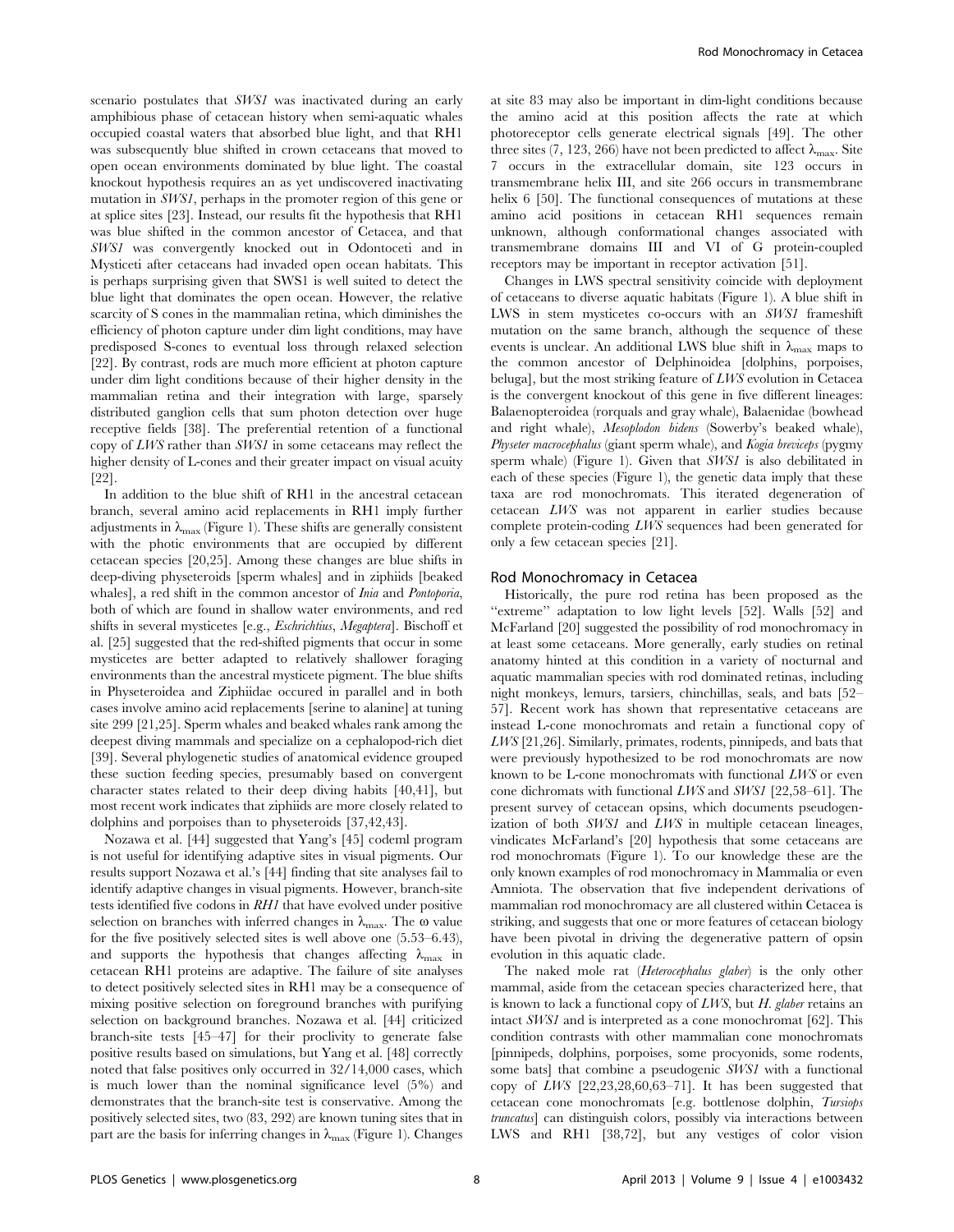presumably have been lost in the various rod monochromatic cetacean species documented here (Figure 1).

### Among other vertebrates, rod monochromatic taxa are rare and to our knowledge have only been documented in bony and cartilaginous fishes [73–81], caecilians [22,82], and the cave salamander Proteus anguinus [83], although presumed rod monochromacy based entirely on immunocytochemistry, microscopy or spectral analysis does not preclude the possibility that other minor visual pigment classes exist [77,81,83]. Most of the rod monochromatic fish species inhabit the deep sea or are nocturnal; caecilians are generally fossorial and/or nocturnal with poorly developed eyes; and the cave salamander *Proteus* lives in a virtually light-free environment.

The phylogenetic evidence for multiple, independent knockouts of both SWS1 and LWS within Cetacea raises the question of why convergent pseudogenization and rod monochromacy evolved in this clade but not in other mammalian groups. All rod monochromatic cetacean species that were genetically characterized in our survey are capable of diving to depths that exceed 100 m, with sperm and beaked whales ranking among the deepest diving mammals [39,84–88]. The selective pressures on mammalian retinal opsins in deep-water habitats are drastically different from those on land. In the open marine environment, the electromagnetic radiation of visible light is weakened with depth due to absorption and scattering [89]. In the mesopelagic zone (150–1000 m), down-welling sunlight becomes more monochromatic and the spectrum shifts towards shorter, bluer wavelengths with depth [81,82]. Below 1000 m (bathypelagic zone), there is no down-welling sunlight and localized bluish bioluminescence becomes the predominant source of light [90].

A rod-dominated retina is advantageous in dim light conditions [38]. Therefore, the convergent pseudogenization of SWS1 and LWS in multiple cetacean lineages may be an adaptation to deepwater habitats and/or feeding at night on bioluminescent invertebrate prey. Cone opsins have a higher rate of thermal activation [i.e., dark noise] than RH1 [91] and may interfere with rod sensitivity under scotopic conditions. Thus, combined SWS1 and LWS pseudogenization may have increased RH1 sensitivity in physeteroids and ziphiids that feed in the mesopelagic and bathypelagic zones. Echolocation is a key specialization that has enabled odontocete taxa such as these to forage at night and at great depths on individual prey items, in particular cephalopods [92]; rod monochromatism may be an additional adaptive feature that has enabled predation at depth. Balaenopteroid and balaenid mysticetes are not known to feed in the bathypelagic zone, do not echolocate, and instead batch filter aggregations of small prey items. However, baleen whales do feed at night and much of their diet is composed of bioluminescent prey including krill [93,94]. The ability to take advantage of this huge resource offers a compelling selective driver on the evolution of visual systems in Mysticeti, and the detection of schools of tiny prey at night would seem to be problematic without echolocation. The reliance of various mysticete species on RH1 might represent one solution for improved night vision given that rods are more useful than cones for contrast detection and hence picking out schools of prey from the background. Along these lines, the parallel pseudogenization of both cone opsins in Cetacea (Figure 1) could be the result of natural selection favoring an all-rod retina, in which case cone opsins were either selected against because of interference with RH1, or were rendered 'jobless' by the elimination of cones and released from selective constraints on color vision in this aquatic clade [22].

#### Conclusions

The emergence of Cetacea represents a profound macroevolutionary transition that entails comprehensive remodeling at both the genetic and morphological levels [4]. Our results elucidate key events in the evolutionary history of cetacean opsins, including an initial blue shift of RH1 in stem Cetacea, parallel knockouts of SWS1 in Odontoceti and Mysticeti, and five independent inactivations of LWS in deep-diving cetacean lineages. As correctly surmised by McFarland [20], some cetaceans are rod monochromats and have evolved eyes that are highly specialized for dimlight vision.

#### Materials and Methods

#### Taxon and Gene Sampling

Previously published RH1, SWS1, and LWS sequences for Cetacea were combined with new sequences that were generated through PCR and dideoxy sequencing. We targeted complete coding regions of all three opsin genes for representatives of Hippopotamidae and all extant cetacean families (Text S2). RH1, LWS, and SWS1 sequences for additional cetartiodactyl families [Bovidae, Cervidae, Suidae, Camelidae] were assembled from Ensembl, Pre-Ensembl, and NCBI based on availability with minor augmentation by new sequences (Table S1, Text S2).

#### PCR and Sequencing

Aligned sequences for Bos taurus, Sus scrofa, Tursiops truncatus, Vicugna pacos, and available GenBank sequences (Table S1) were used to design PCR primers for SWS1, RH1, and LWS. SWS1 (exons 1–4; partial exon 5; introns 1–4) was amplified in five overlapping segments. PCR primers for  $RHI$  (exons 1–5) and LWS (exons 1–6) were positioned in the flanking intronic regions of each exon (see Text S2 for additional details on PCR reactions). Accession numbers for new cetartiodactyl sequences are KC676796– KC677023 (Table S1). Primer sequences are provided in Table S2.

#### Alignments and Phylogenetic Analyses

Sequences were aligned manually using Se-Al [95]. The virtual mRNA alignment lengths were 1014 base pairs (bp) for SWS1, 1092 bp for LWS, and 1044 bp for RH1. The complete alignment for SWS1, including exons and introns, was 4163 bp. All alignments for phylogenetic and PAML analyses, along with alignments for non-overlapping PCR amplicons (exons plus partial introns for LWS and RH1), are provided in Text S3 in nexus format. Phylogenetic analyses were performed with RAxML 7.2.7 [96] and the GTR +  $\Gamma$  model of sequence evolution. Additional details are provided in Text S2.

#### Inactivating Mutations

Opsin alignments were manually inspected for putative inactivating mutations, including substitutions that result in stop codons, changes at intron splice donor/acceptor sites, and frameshift indels. We also examined SWS1 sequences for a missense mutation at Schiff's counterion site (E113G; bovine RH1 numbering) that disrupts opsin-chromophore binding [23].

#### Ancestral Sequence Reconstructions and Character State Mapping

Ancestral DNA sequences for SWS1, LWS, and RH1 were reconstructed with the Baseml program implemented in PAML 4.4b [45]. We used the REV model and a composite species tree based on McGowen et al. [42] for cetaceans and Gatesy [97] for all other cetartiodactyls. Frameshift mutations and other indels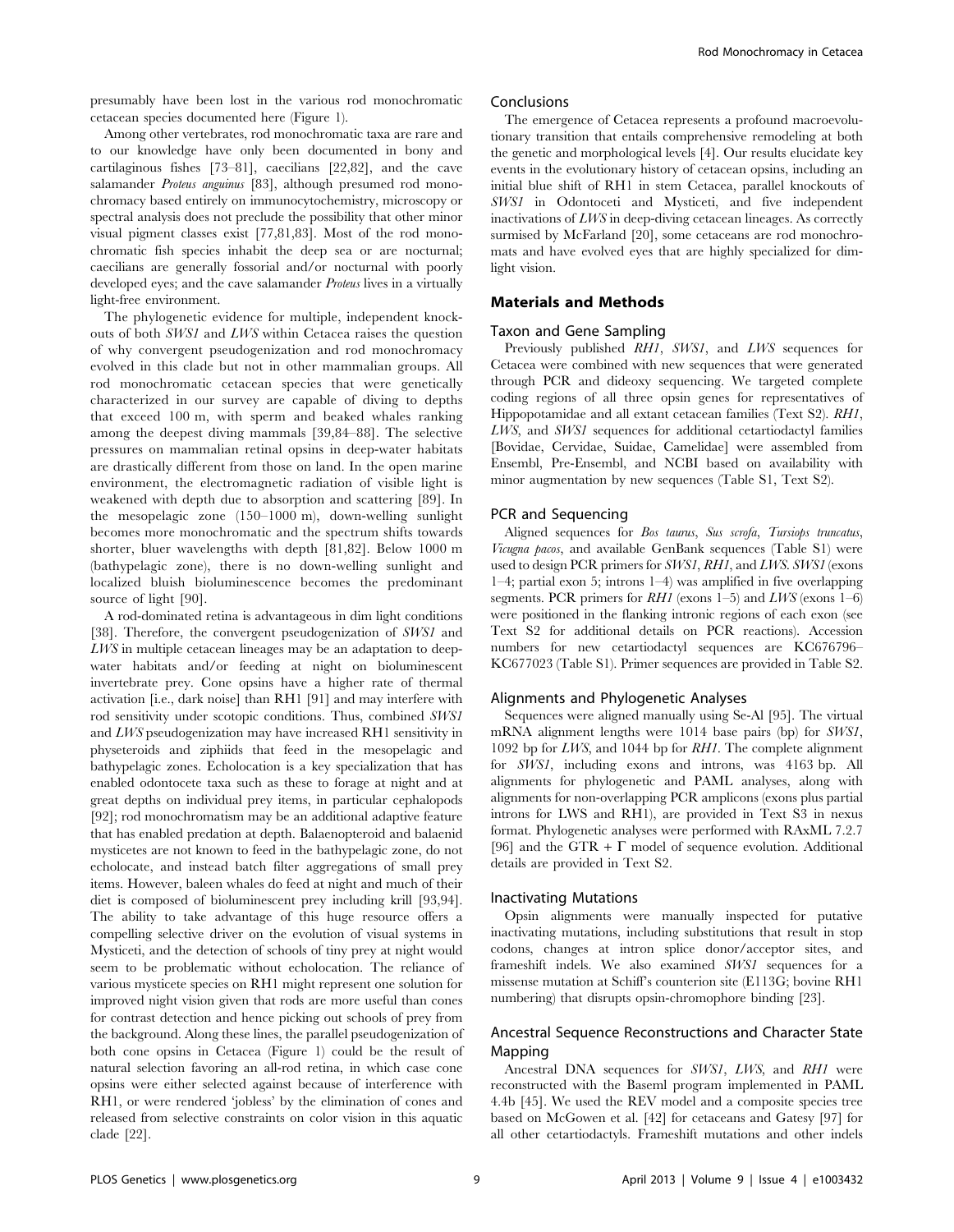were optimized with Fitch parsimony, as implemented in Mesquite [98].

#### $\lambda_{\text{max}}$  Estimation

Spectral tuning in RH1 is influenced by at least 13 amino acid sites [28], although replacements at only three of these sites (83, 292, 299) fully explain the absorbance difference between cow RH1 (Bos taurus,  $\lambda_{\text{max}} = 500 \text{ nm}$  and bottlenose dolphin RH1 (Tursiops truncatus,  $\lambda_{\text{max}}$  = 488 nm) [99]. These replacements are D83N, A292S, and A299S. Different combinations of ancestral and derived amino acids at these three sites have been tested in mutagenic studies of Bos RH1 to explain the various  $\lambda_{\text{max}}$  values that occur in other cetaceans [21,25]. For LWS, Yokoyama [36] suggested a ''five-sites'' rule whereby  $\lambda_{\text{max}}$  values between 510 and 560 in vertebrates can be fully explained by amino acid changes S180A, H197Y, Y277F, T285A, A308S and their interactions. Here, we follow Fasick et al. [21] and Bischoff et al. [25] and provide  $\lambda_{\text{max}}$  estimates for newly determined RH1 and LWS sequences based on directly determined  $\lambda_{\text{max}}$  values from expressed RH1 and LWS pigments that possess identical amino acids at the same key sites for each of these opsins. It will be important in future studies to perform direct measurements of  $\lambda_{\text{max}}$  on reconstructions of ancestral RH1 sequences. Even without these experiments, empirical measurements on a diverse array of opsins from cetacean species and Bos taurus (wild type and mutagenesis variants) provide a strong foundation for inferring  $\lambda_{\text{max}}$ values in ancestral cetacean sequences [21,25].

#### dN/dS Analyses

The Codeml program in PAML 4.4b [45] was used to estimate the ratio  $\omega$  of the non-synonymous substitution rate  $[dN]$  to the synonymous substitution rate (dS) at individual sites (RH1, LWS) and on branches (SWS1, LWS). We also performed branch-site analyses [45–47,100] on RH1 and LWS sequences. In both cases, branches with predicted changes in  $\lambda_{\text{max}}$  (Figure 1) of the relevant opsin were assigned to the foreground, and all other branches were assigned to the background. We used a composite species tree for all cetartiodactyl taxa as detailed above. Statistical tests of neutrality [complete absence of functional constraints] for branches and sets of branches were executed as in Meredith et al. [16]. See Text S2 for details.

#### Supporting Information

Figure S1 Maximum likelihood phylogram based on SWS1 exons and introns. (PDF)

Figure S2 Maximum likelihood phylogram based on SWS1 exons.

(PDF)

Figure S3 Maximum likelihood phylogram based on RH1 exons. (PDF)

Figure S4 Maximum likelihood phylogram based on LWS exons. (PDF)

Figure S5 Parsimony reconstruction of the 4-bp frameshift deletion in SWS1. Branch colors are as follows: gray, odontocetes; black, mysticetes, blue, stem Cetacea; green, non-cetacean.  $Plio = Pliocene$ ;  $P = Pleistocene$ . Paintings are by Carl Buell. Also see Text S1. (PDF)

Figure S6 Chromatograms that illustrate inactivating mutations found in cetacean LWS sequences. Taxa exhibiting the deleterious mutations for the indicated exon are in red font. Deletions are highlighted in red and insertions are highlighted in green. (PDF)

**Table S1** Taxa and gene segments used in this study.  $* = new$ sequence;  $\pm$  = only sequenced exons 1–2, intron 1 and partial intron 2 to further delineate the distribution of inactivating mutations in SWS1. Gene and exon identities of new sequences are as follows: LWS Exon 1: KC676796–KC676816; LWS Exon 2: KC676817–KC676838; LWS Exon 3: KC676839–KC676859; LWS Exon 4: KC676860–KC676879; LWS Exon 5: KC676880– KC676899; LWS Exon 6: KC676900–KC676920; RH1 Exon 1: KC676921–KC676938; RH1 Exon 2: KC676939–KC676957; RH1 Exons 3-4: KC676958-KC676977; RH1 Exon 5:<br>KC676978-KC676995; SWS1 Exons 1-5: KC676996-KC676978–KC676995; SWS1 Exons 1-5: KC676996– KC677023. The amplicon containing LWS Exon 1 of Eschrichtius is shorter than 200 bp and could not be deposited in GenBank. The complete sequence can be found in Text S3.

(PDF)

**Table S2** Primers used in this study (all  $5'$  to  $3'$ ). SWS1 primer pairs were designed to amplify four complete exons (1–4), four complete introns  $(1-4)$ , and part of exon 5 in five overlapping segments. RHI and LWS primers were designed to amplify each exon and part of the flanking  $5'$  and  $3'$  introns. Ex = exon. (PDF)

Text S1 Additional details on the 4-bp frameshift deletion in SWS1.

(PDF)

Text S2 Additional Materials and Methods.

(PDF)

Text S3 Fourteen alignments in nexus format. Alignment  $1 = SWSI$  Introns + Exons (RAxML); Alignment  $2 = SWSI$ Exons (PAML, RAxML); Alignment  $3 = LWS$  Exons (PAML, RAxML); Alignment  $4 = LWS$  Exon 1 amplicon; Alignment  $5 = LWS$  Exon 2 amplicon; Alignment  $6 = LWS$  Exon 3 amplicon; Alignment  $7 = LWS$  Exon 4 amplicon; Alignment  $8 = LWS$  Exon 5 amplicon; Alignment  $9 = LWS$  Exon 6 amplicon; Alignment  $10 = RHI$  Exons (PAML/RAxML); Alignment  $11 = RH1$  Exon 1 amplicon; Alignment  $12 = RH1$  Exon 2 amplicon; Alignment  $13 = RH1$  Exons 3+4 amplicon; Alignment  $14 = RH1$  Exon 5 amplicon.

(TXT)

#### Acknowledgments

We thank Southwest Fisheries Science Center, South Australian Museum, North Slope Borough (Barrow, Alaska), The Marine Mammal Center (Sausalito), Smithsonian Institution, New York Zoological Society, World Wildlife Fund, Greenland Institute of Natural Resources, Alaska Department of Fish and Game, P. Morin, K. Robertson, S. Chivers, A. Dizon, M. Milinkovitch, G. Amato, G. Schaller, M. Cronin, W. Murphy, M. P. Heide-Jørgensen, Ú. Árnason, H. Rosenbaum, and G. Braulik for providing DNA samples. Two anonymous reviewers provided helpful comments on an earlier version of this manuscript.

#### Author Contributions

Conceived and designed the experiments: MSS RWM JG. Performed the experiments: RWM CAE VMY MSS. Analyzed the data: RWM JG MSS. Contributed reagents/materials/analysis tools: JG MSS RWM. Wrote the paper: MSS JG RWM. Provided comments on manuscript: CAE VMY.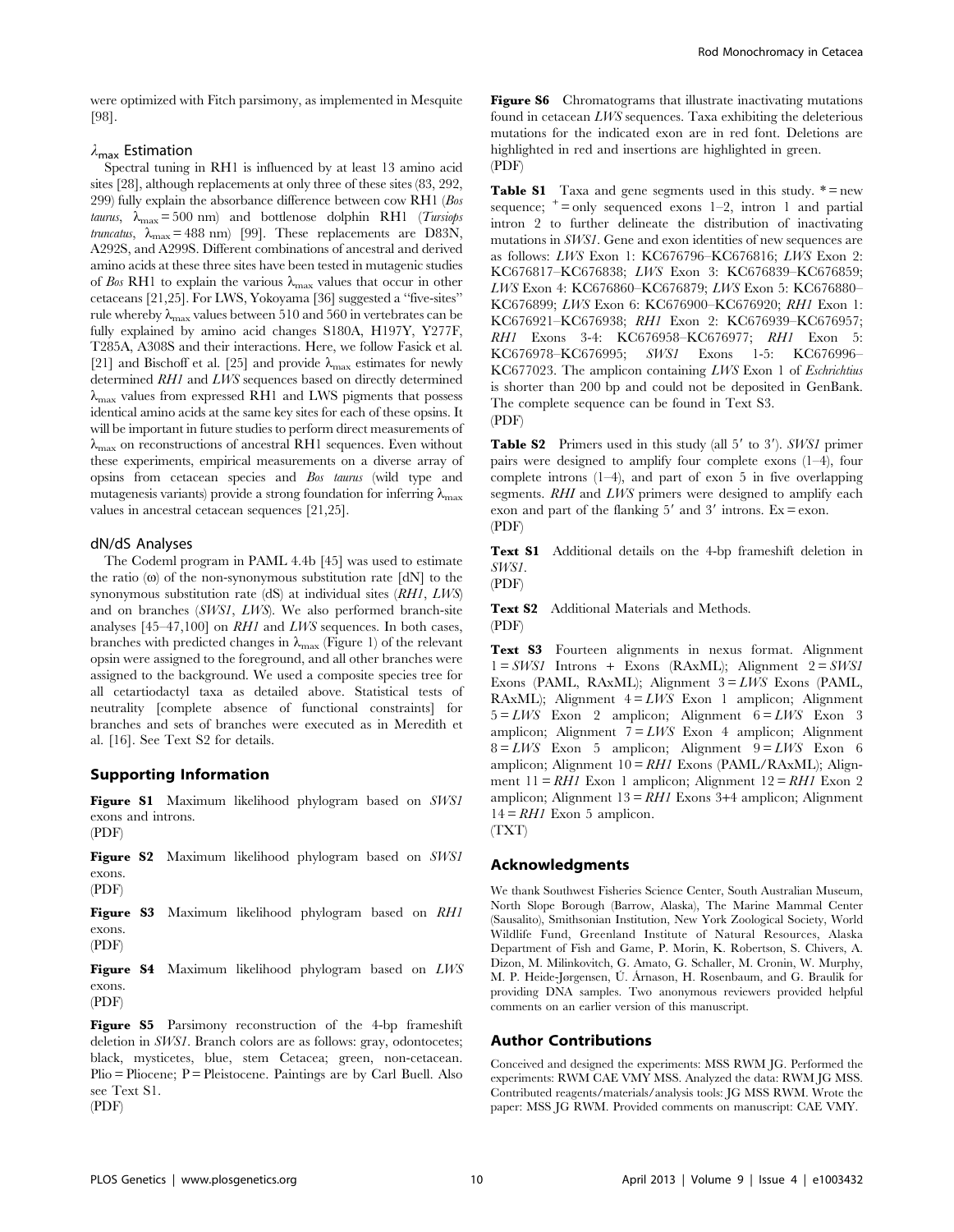#### References

- 1. Thewissen JGM, Bajpai S (2001) Whale origins as a poster child for macroevolution. BioScience 51: 1037–1049.
- 2. Thewissen JGM, Cooper LN, George JC, Bajpai S (2009) From land to water: the origin of whales, dolphins, and porpoises. Evo Edu Outreach 2: 272–288.
- 3. Uhen MD (2010) The origin(s) of whales. Annu Rev Earth Planet Sci 38: 189– 219.
- 4. Gatesy J, Geisler JH, Chang J, Buell C, Berta A, et al. (2013) A phylogenetic blueprint for a modern whale. Mol Phylogenet Evol 66: 479–506.
- 5. Li Y, Liu Z, Shi P, Zhang J (2010) The hearing gene Prestin unites echolocating bats and whales. Curr Biol 20: R55–R56.
- 6. Liu Y, Rossiter S, Han X, Cotton J, Zhang S (2010) Cetaceans on a molecular fast track to ultrasonic hearing. Curr Biol 20: 1834–1839.
- 7. Davies KTJ, Cotton JA, Kirwan JD, Teeling EC, Rossiter SJ (2012) Parallel signatures of sequence evolution among hearing genes in echolocating mammals: an emerging model of genetic convergence. Heredity 108: 480–489.
- 8. McGowen MR, Montgomery SH, Clark C, Gatesy J (2011) Phylogeny and adaptive evolution of the brain-development gene microcephalin (MCPH1) in cetaceans. BMC Evol Biol 11: 98.
- 9. Xu S, Chen Y, Cheng Y, Yang D, Zhou X, et al. (2012) Positive selection at the ASPM gene coincides with brain size enlargements in cetaceans. Proc R Soc B 279: 4433–4440.
- 10. Wang Z, Yuan L, Rossiter SJ, Zuo X, Ru B, et al. (2009) Adaptive evolution of 5'HoxD genes in the origin and diversification of the cetacean flipper. Mol Biol Evol 26: 613–622.
- 11. Kishida T, Kubota S, Shirayama Y, Fukami H (2007) The olfactory receptor gene repertoires in secondary-adapted marine vertebrates: evidence for reduction of the functional proportions in cetaceans. Biol Lett 3: 428–430.
- 12. McGowen MR, Clark C, Gatesy J (2008) The vestigial olfactory receptor subgenome of odontocete whales: phylogenetic congruence between gene-tree reconciliation and supermatrix methods. Syst Biol 57: 574–590.
- 13. Hayden S, Bekaert M, Crider TA, Mariani S, Murphy WJ, et al. (2010) Ecological adaptation determines functional mammalian olfactory subgenomes. Genome Res 20: 1–9.
- 14. Jiang P, Josue J, Li X, Glaser D, Li W, et al. (2012) Major taste loss in carnivorous mammals. Proc Natl Acad Sci USA 109: 4956–4961.
- 15. Deméré TA, McGowen MR, Berta A, Gatesy J (2008) Morphological and molecular evidence for a stepwise evolutionary transition from teeth to baleen in mysticete whales. Syst Biol 57: 15–37.
- 16. Meredith RW, Gatesy J, Murphy WJ, Ryder OA, Springer MS (2009) Molecular decay of the tooth gene enamelin (ENAM) mirrors the loss of enamel in the fossil record of placental mammals. PLoS Genet 5: e1000634. doi:10.1371/journal.pgen.1000634
- 17. Meredith RW, Gates J, Cheng J, Springer MS (2011) Pseudogenization of the tooth gene enamelysin (MMP20) in the common ancestor of extant baleen whales. Proc Roy Soc Lond B 278: 993–1002.
- 18. Yu L, Jin W, Wang J, Zhang X, Chen M, et al. (2010) Characterization of TRPC2, an essential genetic component of VNS chemoreception, provides insights into the evolution of pheromonal olfaction in secondary-adapted marine mammals. Mol Biol Evol 27: 1467–1477.
- 19. Griebel U, Peichl L (2003) Colour vision in aquatic mammals facts and open questions. Aquat Mamm 29: 18–30.
- 20. McFarland WN (1971) Cetacean visual pigments. Vision Res 11: 1065–1076. 21. Fasick JI, Bischoff N, Brennan S, Velasquez S, Andrade G (2011) Estimated absorbance spectra of the visual pigments of the North Atlantic right whale (Eubalaena glacialis). Mar Mamm Sci 27: E321–E331.
- 22. Davies WIL, Collin SP, Hunt DM (2012) Molecular ecology and adaptation of visual photopigments in craniates. Mol Ecol 21: 3121–3158.
- 23. Levenson DH, Dizon A (2003) Genetic evidence for the ancestral loss of SWS cone pigments in mysticete and odontocete cetaceans. Proc Roy Soc London B 270: 673–679.
- 24. Peichl L (2005) Diversity of mammalian photoreceptor properties: adaptations to habitat and lifestyle. Anat Rec 287A: 1001–1012.
- 25. Bischoff N, Nickle B, Cronin TW, Velasquez S, Fasick JI (2012) Deep-sea and pelagic rod visual pigments identified in the mysticete whales. Vis Neurosci 29: 95–103.
- 26. Peichl L, Behrmann G, Kroger RHH (2001) For whales and seals the ocean is not blue: A visual pigment loss in marine mammals. Eur J Neurosci 13: 1520– 1528.
- 27. Newman LA, Robinson PR (2005) Cone visual pigments of aquatic mammals. Vis Neurosci 22: 873–879.
- 28. Zhao H, Ru B, Teeling EC, Faulkes CG, Zhang S, et al. (2009) Rhodopsin molecular evolution in mammals inhabiting low light environments. PLoS ONE 4: e8326. doi:10.1371/journal.pone.0008326
- 29. Geisler JH, Theodor JM (2009) Hippopotamus and whale phylogeny. Nature 458: E1–E4.
- 30. Spaulding M, O'Leary MA, Gatesy J (2009) Relationships of Cetacea (Artiodactyla) among mammals: increased taxon sampling alters interpretations of key fossils and character evolution. PLoS ONE 4: e7062. doi:10.1371/ journal.pone.0007062
- 31. Gatesy J, Hayashi C, Cronin A, Arctander P (1996) Evidence from milk casein genes that cetaceans are close relatives of hippopotamid artiodactyls. Mol Biol Evol 13: 954–963.
- 32. Gatesy J (1997) More DNA support for a Cetacea/Hippopotamidae clade: the blood-clotting protein gene gamma-fibrinogen. Mol Biol Evol 14: 537–543.
- 33. Gingerich PD, Haq MU, Zalmout IS, Khan IH, Malakani MS (2001) Origin of whales from early artiodactyls: hands and feet of Eocene Protocetidae from Pakistan. Science 293: 2239–2242.
- 34. Thewissen JGM, Williams EM, Roe LJ, Hussai ST (2001) Skeletons of terrestrial cetaceans and the relationship of whales to artiodactyls. Nature 413: 277–281.
- 35. Thewissen JGM, Cooper LN, Clementz MT, Bajpai S, Tiwari BN (2007) Whales originated from aquatic artiodactyls in the Eocene epoch of India. Nature 450: 1190–1194.
- 36. Yokoyama S (2008) Evolution of dim-light and color vision pigments. Annu Rev Genomics Hum Genet 9: 259–282.
- 37. Geisler JH, McGowen RM, Yang G, Gatesy J (2011) A supermatrix analysis of genomic, morphological, and paleontological data from crown Cetacea. BMC Evol Biol 11: 112.
- 38. Reuter T, Peichl L (2008) Structure and function of the retina in aquatic tetrapods. In: Thewissen JGM, Nummela S, eds. Sensory evolution on the threshold: adaptations in secondarily aquatic vertebrates. Berkeley and Los Angeles, California: Univ California Press. pp 149–174.
- 39. Bloodworth BE, Odell DK (2008) Kogia breviceps (Cetacea: Kogiidae). Mamm Species 819: 1–12.
- 40. Fordyce RE (1994) Waipatia maerewhenua, new genus and new species (Waipatiidae, new family), an archaic late Oligocene dolphin (Cetacea: Odontoceti: Platanistoidea) from New Zealand. Proc San Diego Soc Nat Hist 29: 147–176.
- 41. Geisler JH, Sanders AE (2003) Morphological evidence for the phylogeny of Cetacea. J Mammal Evol 10: 23–129.
- 42. McGowen MR, Spaulding M, Gatesy J (2009) Divergence date estimation and a comprehensive molecular tree of extant cetaceans. Mol Phylogenet Evol 53: 891–906.
- 43. Steeman ME, Hebsgaard MB, Fordyce RE, Ho SYW, Rabosky DL, et al. (2009) Radiation of extant cetaceans driven by restructuring of the oceans. Syst Biol 58: 573–585.
- 44. Nozawa M, Suzuki Y, Nei M (2009) Reliabilities of identifying positive selection by the branch-site and the site-prediction methods. Proc Natl Acad Sci USA 106: 6700–6705.
- 45. Yang Z (2007) PAML 4: a program package for phylogenetic analysis by maximum likelihood. Mol Biol Evol 24:1586–1591.
- 46. Yang Z, Wong WSW, Nielsen R (2005) Bayes empirical Bayes inference of amino acid sites under positive selection. Mol Biol Evol 22: 1107–1118.
- 47. Zhang J, Nielsen R, Yang Z (2005) Evaluation of an improved branch-site likelihood method for detecting positive selection at the molecular level. Mol Biol Evol 22: 2472–2479.
- 48. Yang Z, Nielsen R, Goldman N (2009) In defense of statistical methods for detecting positive selection. Proc Natl Acad Sci USA 106: E95.
- 49. Sugawara T, Imai H, Nikaido M, Imamoto Y, Okada N (2010) Vertebrate rhodopsin adaptation to dim light via rapid meta-II intermediate formation. Mol Biol Evol 27: 506–519.
- 50. Rader AJ, Anderson G, Isin B, Khorana HG, Bahar I, et al. (2004) Identification of core amino acids stabilizing rhodopsin. Proc Natl Acad Sci USA 101: 7246–7251.
- 51. Gether U, Lin S, Ghanouni P, Ballesteros JA, Weinstein H, et al. (1997) Agonists induce conformational changes in transmembrane domains III an VI of the  $\beta_2$  adrenoceptor. EMBO J 16: 6737–6747.
- 52. Walls GL (1942) The vertebrate eye and its adaptive radiation. Bloomfield Hills, Michigan: Cranbrook Institute of Science.
- 53. Woollard HH (1927) The differentiation of the retina in the primates. Proc Zool Soc Lond 97: 1–18.
- 54. Woollard HH, Beattie J (1927) The comparative anatomy of the lateral geniculate body. J Anat 61: 414–423.
- 55. Detwiler SR (1941a) The eye of the owl monkey (Nyctipithecus). Anat Rec 80: 233–241.
- 56. Detwiler SR (1941b) Some biological aspects of vision. Sigma Xi Quart 29: 112–129.
- 57. Detwiler SR (1956) The eye and its structural adaptations. Am Sci 44: 45–72.
- 58. Nagao K, Takenaka N, Hirai M, Kawamura S (2005) Coupling and decoupling of evolutionary mode between X- and Y-Chromosomal red-green opsin genes in owl monkeys. Gene 352: 32–91.
- 59. Tan Y, Yoder AD, Yamashita N, Li W-H (2005) Evidence from opsin genes rejects nocturnality in ancestral primates. Proc Natl Acad Sci USA 102: 14712– 14716.
- 60. Müller B, Goodman SM, Peichl L (2007) Cone photoreceptor diversity in the retinas of fruit bats (Megachiroptera). Brain Behav Evol 70: 90–104.
- 61. Bowmaker JK (2008) Evolution of vertebrate visual pigments. Vision Res 48: 2022–2041.